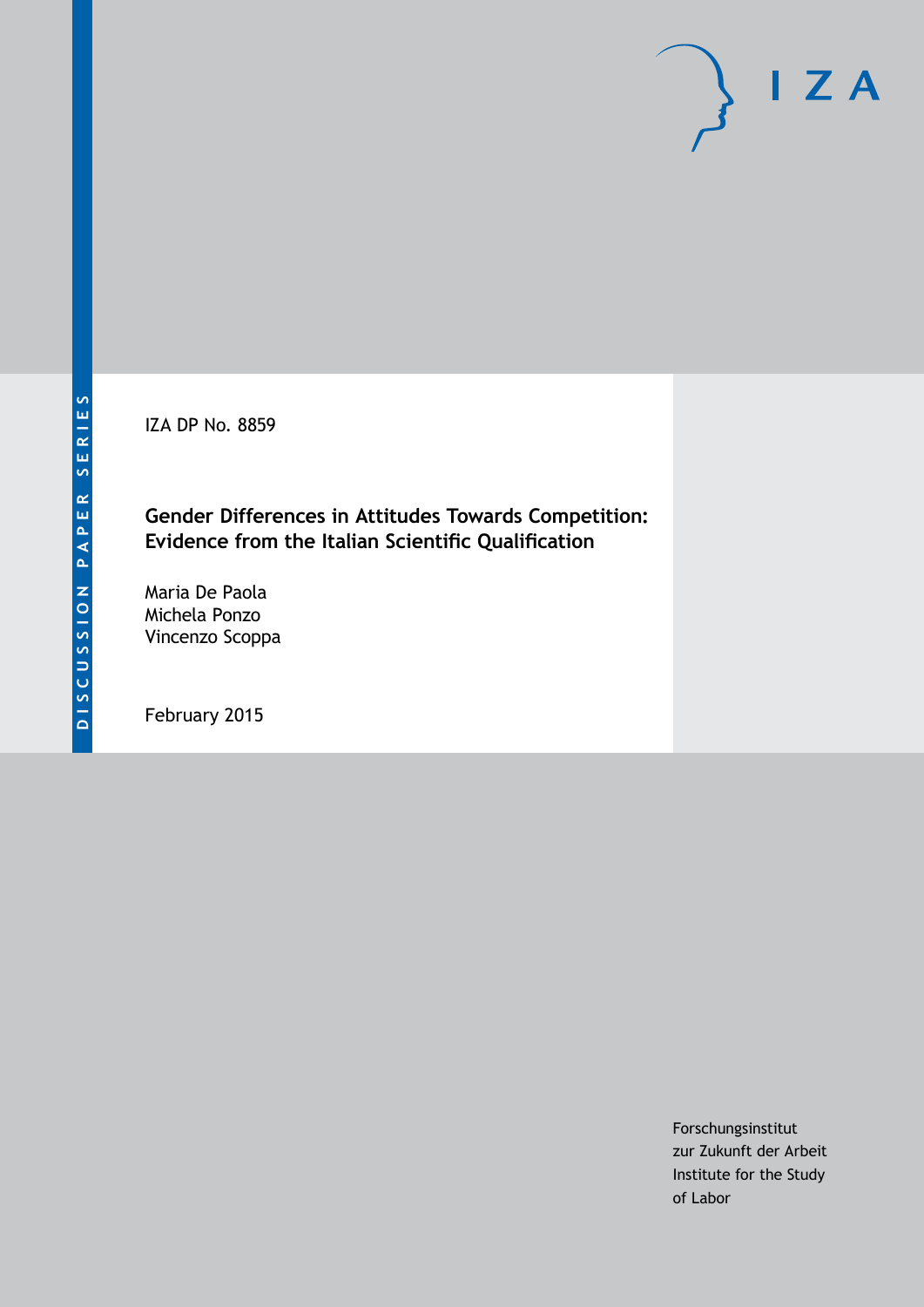# **Gender Differences in Attitudes Towards Competition: Evidence from the Italian Scientific Qualification**

### **Maria De Paola**

*University of Calabria and IZA*

### **Michela Ponzo**

*University of Naples "Federico II"*

### **Vincenzo Scoppa**

*University of Calabria and IZA*

Discussion Paper No. 8859 February 2015

IZA

P.O. Box 7240 53072 Bonn Germany

Phone: +49-228-3894-0 Fax: +49-228-3894-180 E-mail: [iza@iza.org](mailto:iza@iza.org)

Any opinions expressed here are those of the author(s) and not those of IZA. Research published in this series may include views on policy, but the institute itself takes no institutional policy positions. The IZA research network is committed to the IZA Guiding Principles of Research Integrity.

The Institute for the Study of Labor (IZA) in Bonn is a local and virtual international research center and a place of communication between science, politics and business. IZA is an independent nonprofit organization supported by Deutsche Post Foundation. The center is associated with the University of Bonn and offers a stimulating research environment through its international network, workshops and conferences, data service, project support, research visits and doctoral program. IZA engages in (i) original and internationally competitive research in all fields of labor economics, (ii) development of policy concepts, and (iii) dissemination of research results and concepts to the interested public.

<span id="page-1-0"></span>IZA Discussion Papers often represent preliminary work and are circulated to encourage discussion. Citation of such a paper should account for its provisional character. A revised version may be available directly from the author.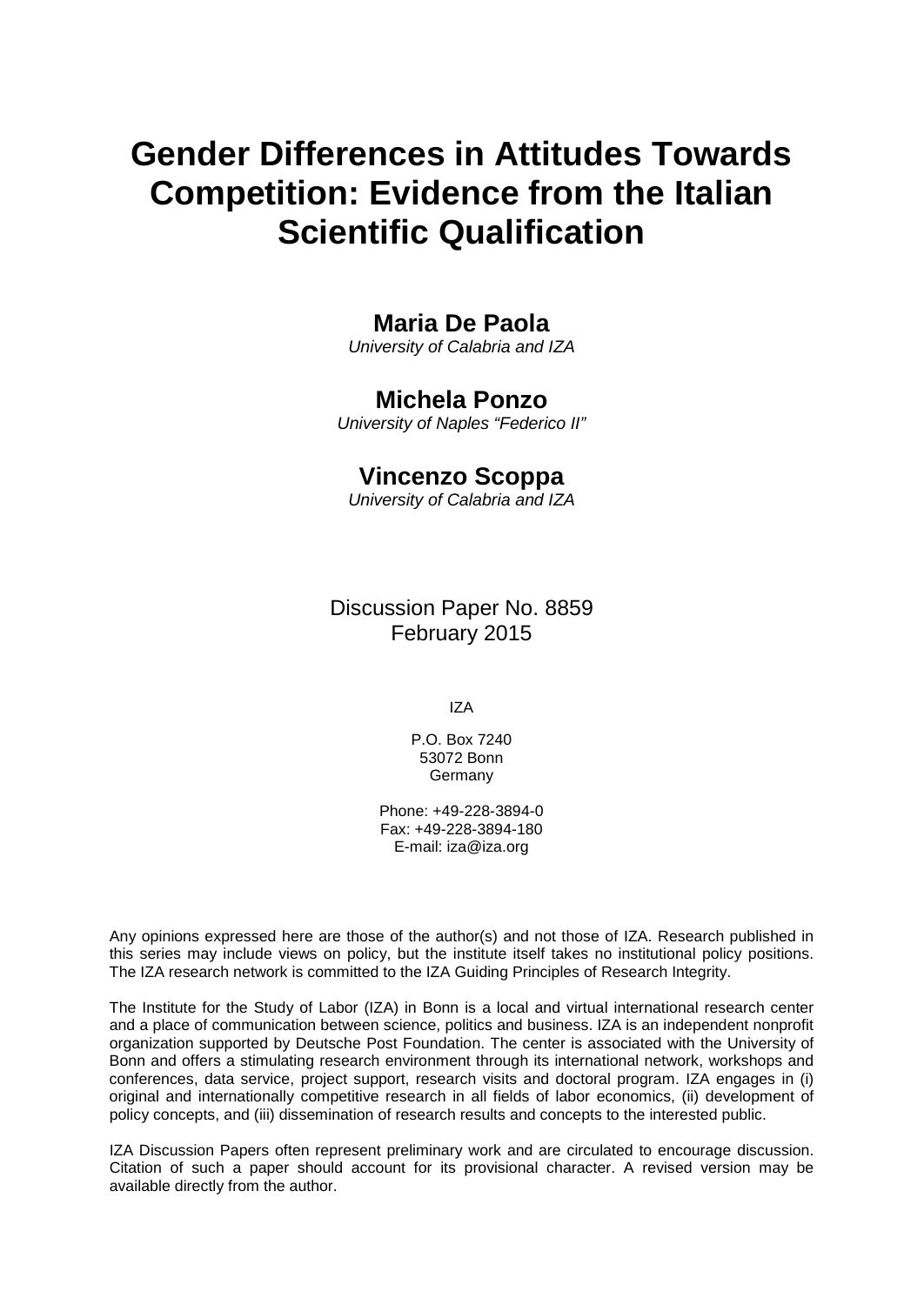IZA Discussion Paper No. 8859 February 2015

## **ABSTRACT**

## **Gender Differences in Attitudes Towards Competition: Evidence from the Italian Scientific Qualification[\\*](#page-1-0)**

We exploit a natural experiment based on the Italian promotion system for associate and full professor positions to investigate gender differences in the willingness to enter competition. Using data on about 42,000 professors and controlling for productivity and a number of individual and field characteristics, we find that females have a lower probability of applying for competition of about 4 percentage points. The determinants of this gap seem to be gender differences in risk-aversion and self-confidence and women's fear of discrimination: the lower tendency to enter competition is especially relevant for women in the lower tail of the distribution of scientific productivity and in fields in which productivity is not easily measurable; furthermore, women are less likely to apply for promotion in fields in which promotions of females in the past were rare.

JEL Classification: J71, M51, J45, J16, D72, D78

Keywords: attitudes towards competition, gender gaps, risk-aversion, self-confidence, discrimination, academic promotions, natural experiment

Corresponding author:

Vincenzo Scoppa Department of Economics, Statistics and Finance University of Calabria Via Ponte Bucci 87036 Arcavacata di Rende (CS) Italy E-mail: [v.scoppa@unical.it](mailto:v.scoppa@unical.it)

We are very grateful to Antonio Bilotta for helping us with the downloading of data. We would like to thank Manuel Bagues, Giorgio Brunello, Lorenzo Cappellari, Daniele Checchi, Giuseppe Coco, Marco Alberto De Benedetto, Filippo Domma, Francesca Gioia, Sabrina Giordano, Riccardo Lucchetti, Roberto Nisticò, Raffaella Santolini, Stefano Staffolani, Mauro Sylos Labini, Francesca Vocaturo, Natalia Zinovyeva and seminar participants at the AIEL Conference (Pisa, 2014), University of Ancona, Calabria and Florence for useful comments and suggestions.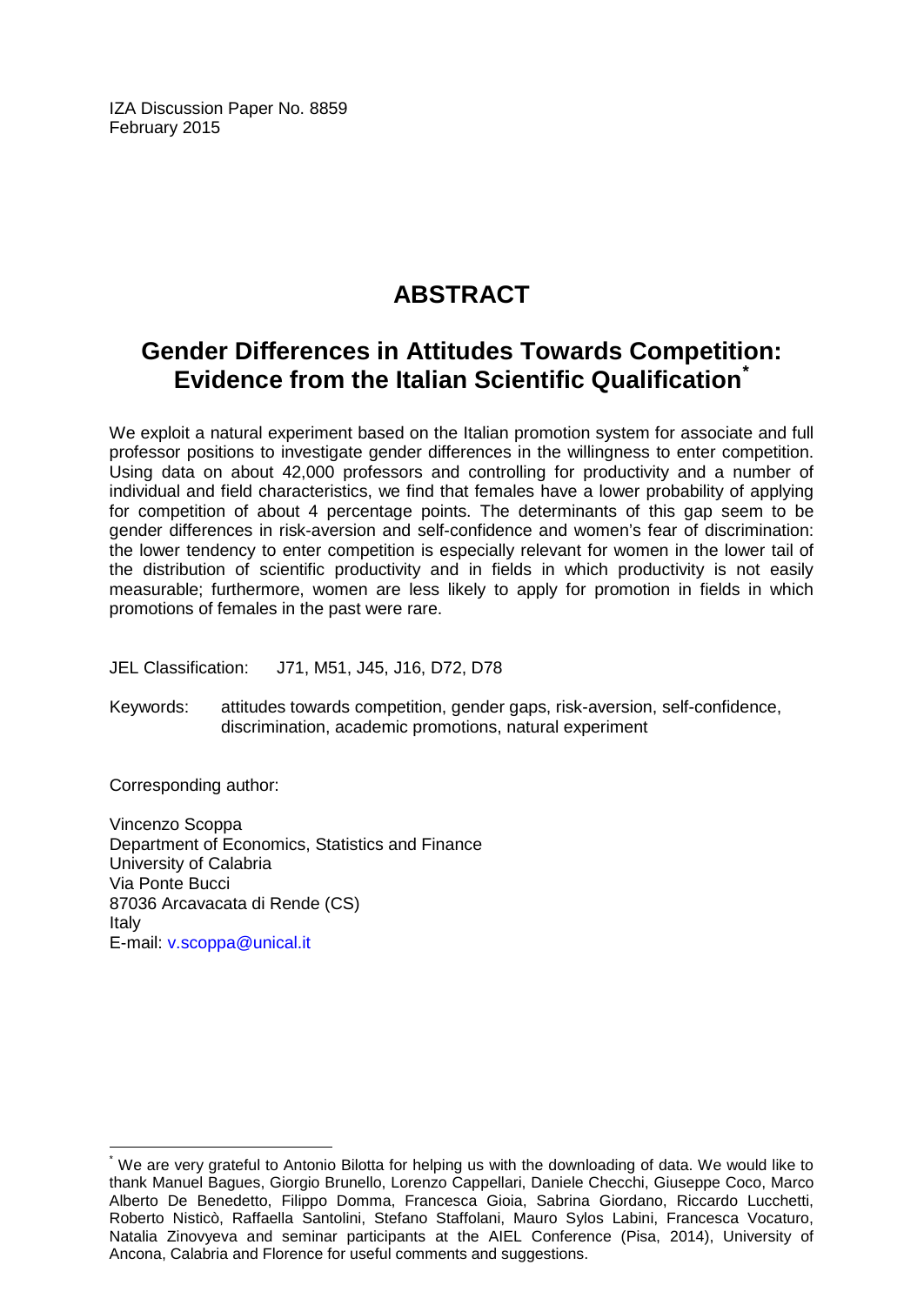#### *1. Introduction*

Gender gaps in economic and social outcomes are pervasive: females earn significantly lower wages, have greater difficulties in getting a job, have lower promotion chances and less access to highly paid jobs and managerial positions ("glass ceiling") and experiment lower political representation (see Altonji and Blank, 1999; Blau and Kahn 2003; Bertrand and Hallock, 2001).

Gender imbalances are particularly striking in Italy. The wages earned by females in the private sector – controlling for education, age and experience – are about 20-25% lower than males. Women are underrepresented both in the public and in the private sector. Only 20% of seats in the parliament are held by women and only 3% of the 50 largest companies' board directors are women. As far as the academia is concerned, women account for 45% of assistant professors, 34% of associate professors and only 21% of full professors (De Paola and Scoppa, 2015).

The traditional explanations for the existence of gender gaps are based on differences in productivity or on gender discrimination: females obtain worse outcomes either because they invest less in human capital, work less hours, are less committed to jobs, or, alternatively, because they suffer from taste or statistical discrimination.

A recent strand of the literature moves beyond the traditional theories by considering that females might have different psychological attitudes and different preferences with respect to males (Bertrand, 2011; Croson and Gneezy, 2009; Azmat and Petrongolo, 2014). A robust evidence shows that females are more averse to risk and are less competitive, have a lower degree of self-confidence and suffer more from receiving negative feedbacks. These psychological differences may be responsible for a significant share of gender gaps in economic outcomes.

Gender differences in attitudes toward competition have received particular attention. A rapidly growing literature shows that females (even those with high abilities) are more reluctant to engage in competitions and when in competition they tend to perform worse than males (Niederle and Vesterlund, 2011).

Most of this literature is based on laboratory experiments. These experiments allow researchers to have full control of important determinants of the phenomenon under study, but have the disadvantages of putting participants in situations that might be far from real-life contexts, of using relatively low stakes and of selecting specific categories of participants (typically, college students), undermining in this way the external validity of the findings.

In one of the most relevant laboratory experiments on this topic, Niederle and Vesterlund (2007) asked participants to solve a series of additions under a competitive (tournament) and noncompetitive (piece-rate) reward system. When asked to choose among incentive schemes, 73 percent of male participants chose the tournament scheme against only 35 percent of females, although males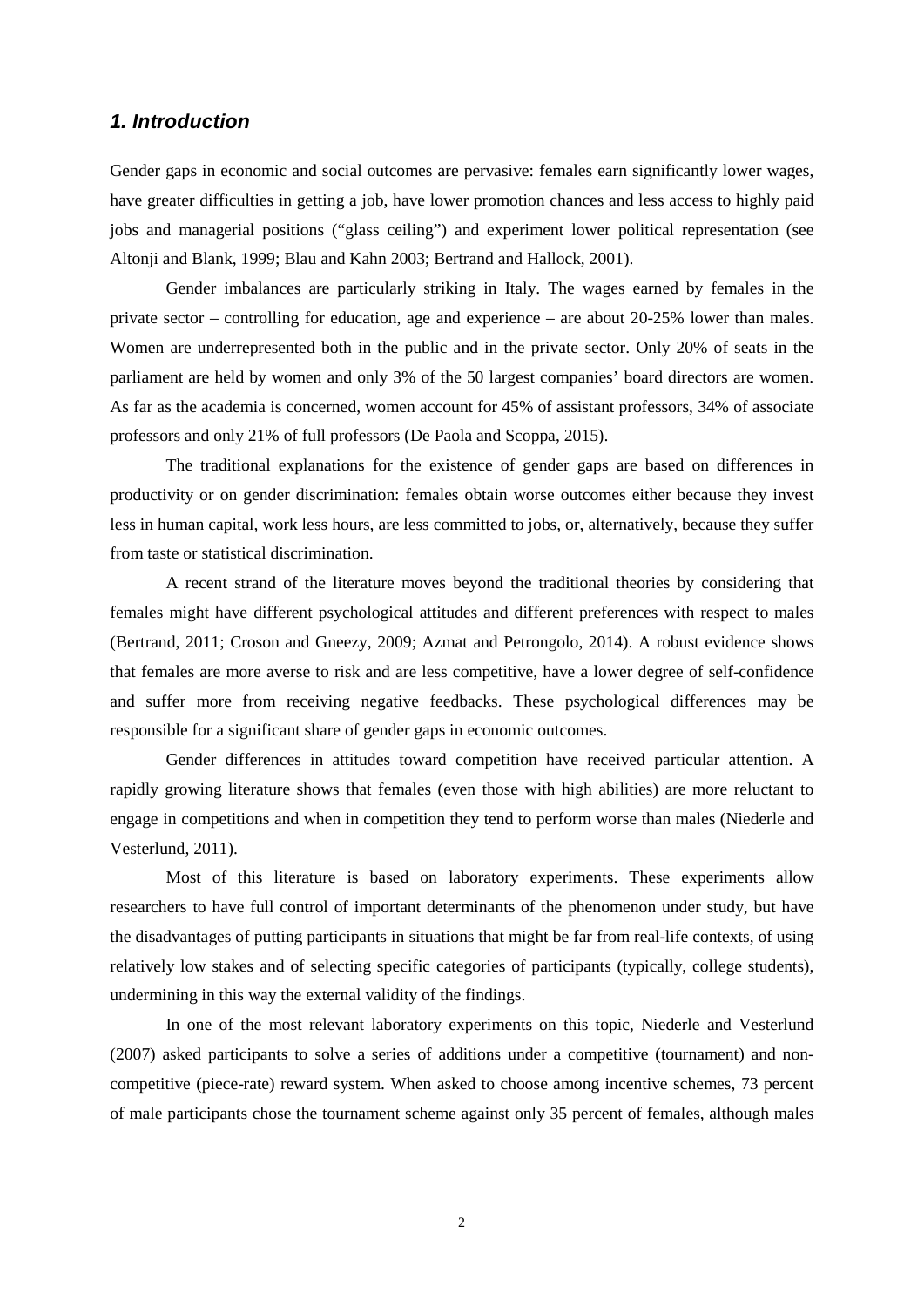and females performed similarly in the proposed tasks.<sup>1</sup> In another laboratory experiment consisting in solving mazes, Gneezy, Niederle and Rustichini (2003) find that males and females perform similarly in non-competitive environments, but females are much less effective than males in competitive contexts, especially if they have to compete against males. Similar results are found by Gneezy and Rustichini (2004) who measure the performance of 9-10 years old boys and girls in a short distance race: whereas males improve their performance in competitive settings, the opposite happens for females.[2](#page-4-0) Sutter and Glätzle-Rützler (2015) find strong gender gaps in propensity to compete between children aged three to eighteen years.

More contrasting results emerge in field experiments. Whereas some works confirm that in real life situations women underperform relative to men in competitive settings, several other studies do not find any gender difference in performance (see Delfgaauw et al., 2013; Lavy, 2012; Jurajda and Munich, 2011; Ors, Palomino and Peyrache, 2013).

Evidence from the field on female preferences for competition is scant. Flory, Leibbrandt and List (2015) in a natural field experiment randomize 7,000 job-seekers into different compensation regimes and find that females tend to shy away from competitive settings, although gender differences vary according to the type of job. De Paola, Gioia and Scoppa (2014) – in a field experiment designed to neutralize gender differences in self-confidence, in risk attitudes and in preferences for feedbacks on relative performance – find that females are as likely as males to enter competition.

We study the issue of willingness to compete in a real labor market and investigate the propensity of men and women to enter in competition relying on a natural experiment based on the Italian academic promotion system for associate and full professor positions, involving nearly 43,000 academics.

Currently, individuals aiming to be promoted to associate or full professor positions in Italy have first to participate in a national-wide competition, "National Scientific Qualification" or "Abilitazione Scientifica Nazionale" (ASN in brief). Evaluations of candidates are conducted separately in 184 scientific sub-fields by committees composed by 5 members randomly selected among full professors. Each committee evaluates candidates' publications and CV and awards the National Qualification to candidates reaching a minimum threshold. No teaching lecture or seminar presentation is required to candidates. Candidates who fail to obtain the qualification are not allowed to take part in the competition for the ASN in the following two years.

<sup>&</sup>lt;sup>1</sup> Buser, Niederle and Oosterbeek (2014) show that, among secondary school students in the Netherlands, the measure of competitiveness proposed by Niederle and Vesterlund (2007) is strongly and positively correlated with choosing math and science academic courses. In their study competitiveness explains a large part of the gender gap in track choice.

<span id="page-4-1"></span><span id="page-4-0"></span><sup>2</sup> Cotton, McIntyre and Price (2013) show that the gender gap in competitive environments reduces in sequential contests: males outperform females in the first period contest, but in subsequent contests gender differences disappear. See also Price (2010) for a failed replication of the experiment of Niederle and Vesterlund (2007).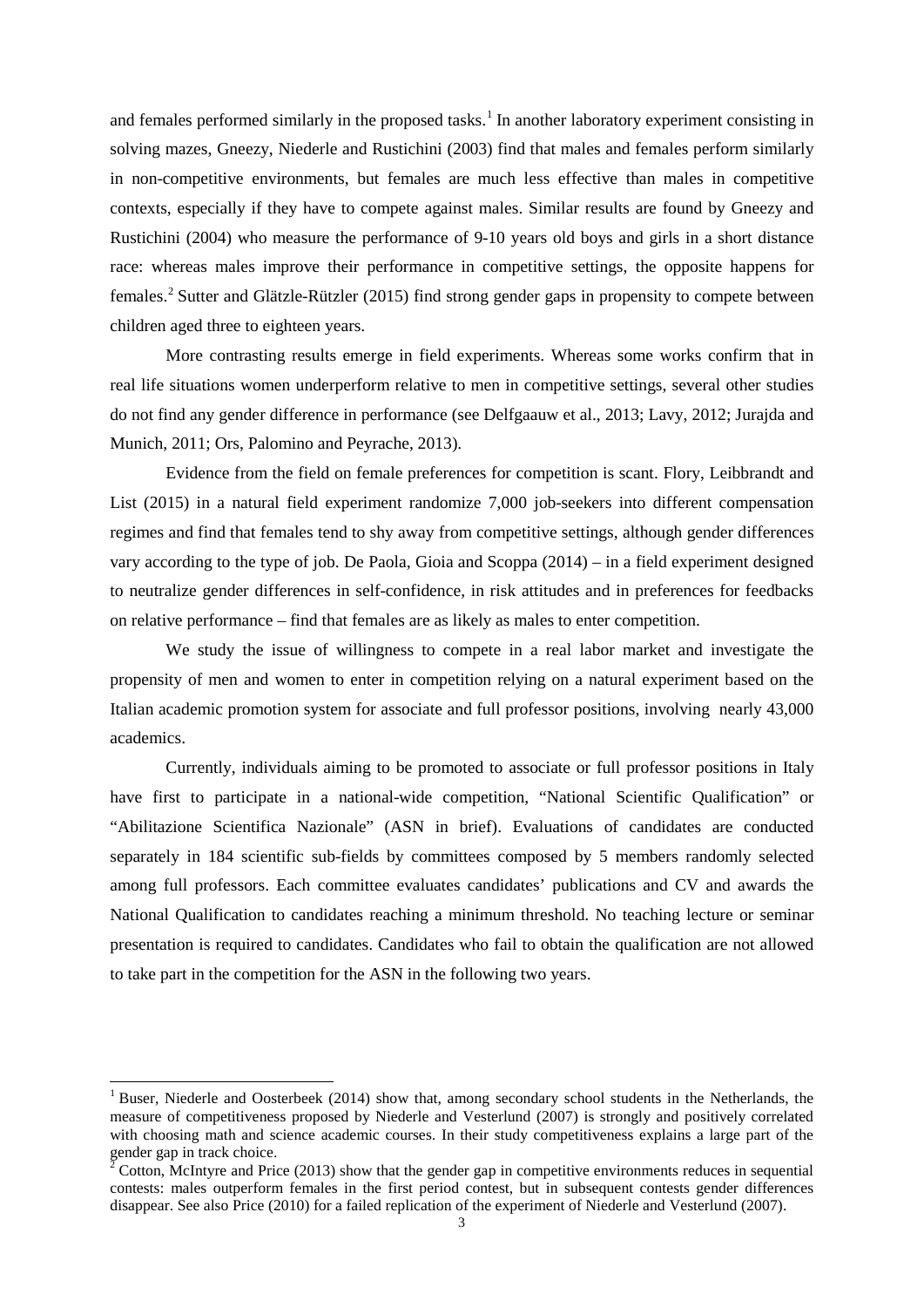University departments can fill new positions for associate or full professors choosing among the candidates who have obtained the national qualification. Promotions of successful insider candidates are possible and this is the choice followed in the vast majority of cases.

The framework of the Italian Qualification system allows us to investigate gender differences in the propensity to enter competitions aimed at reaching top positions in academia, neutralizing some factors typically associated to competitive settings and promotions: unobserved ex-ante abilities; different performance in the competition; differences in the willingness to change the type of tasks carried out or to change the workload; differences in the willingness to move to another university.

These characteristics differentiate our work from the recent paper by Bosquet, Combes and Garcia-Peñalosa (2014) analyzing gender gaps in the academic promotion system in the field of economics in France and finding a substantial lower probability in entering the competition for females. While in their context women could be discouraged from competing because of several oral presentations during the competition process and because of the necessity to move to a different university in case of success, in our framework these factors are neutralized since no presentation is due and since promotions typically occur in the same department. Furthermore, while Bosquet et al. (2014) focus only on the Economics field, thanks to the richness of our data we are able to investigate gender gaps in the propensity to enter competition considering all academic fields and to relate gender differences to field characteristics.

In order to investigate the probability of taking part to the evaluation procedure we have matched data on individuals effectively applying for promotion with data on potential applicants. We consider as potential applicants all the individuals holding a position in the Italian University system either as assistant professors ("*ricercatori*") – potential competitors for an associate professor position – or as associate professors – potential competitors for a full professor position.

Using these data we estimate the probability of applying for obtaining the qualification, controlling for some measures of scientific productivity, a number of individual characteristics and academic sub-fields fixed effects. We find that females have a lower probability of entering the competition of about 4 percentage points (p.p.). This holds true both for competitions to associate and full professor positions.

The female tendency to shy away from competition might be related to a number of different aspects: distaste for competitive settings, higher degree of risk aversion, propensity to underestimate their own ability, lower self-confidence (see Bertrand, 2011, for a summary).

We provide some interesting findings suggesting that self-confidence and risk aversion probably play a relevant role in explaining the lower propensity of women to compete. Since the ASN involves a penalty in case of failure (the exclusion from future competition for two years), individuals whose scientific productivity is not very high might avoid the risk and decide of not applying, especially those with low self-confidence. On the other hand, risk-aversion and self-confidence are less relevant for highly productive subjects. To focus on these aspects we have analyzed the gender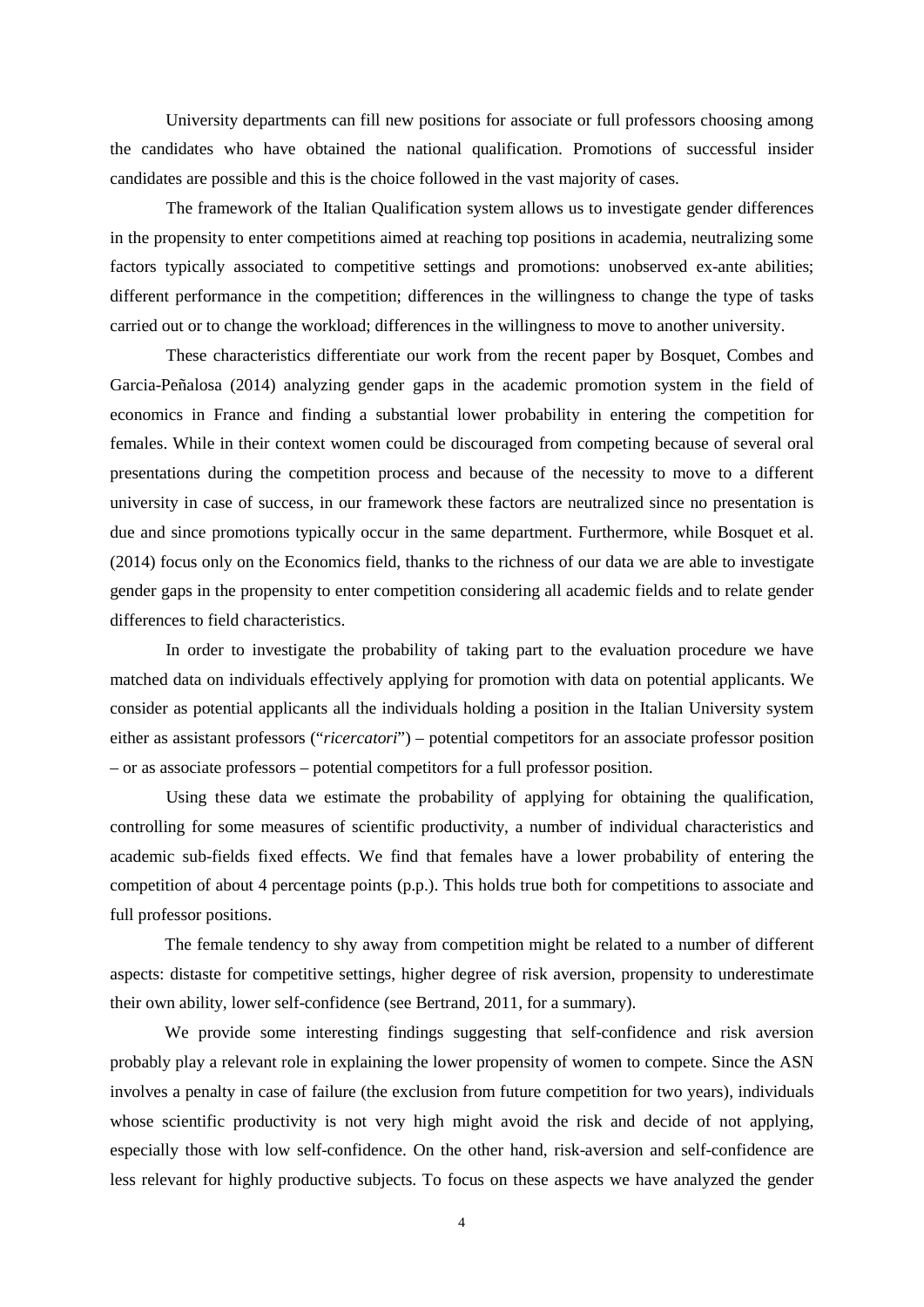gap in competitive attitudes in relation to individual scientific productivity. We find that gender gaps emerge only for individuals in the lower tail of the distribution of scientific productivity: females have a lower probability of entering the competition by about 7 percentage points with respect to similar males. In contrast, for individuals with higher levels of productivity we do not find any significant gender difference. Furthermore, females are especially likely to shy away from competition in fields in which the use of bibliometric indexes of productivity is less widespread. This might be due to the fact that in these fields the requirements to be met for being promoted are less clear, increasing the role played both by self-confidence and risk aversion in the decision to enter the competition.

The fear of women to be discriminated could also explain women's reluctance to apply. We find that, in fields in which females have been less successful in promotion in the recent past, there is a lower propensity for females to enter the process leading to promotions, while there are no differences in the propensity to apply in fields where females had good chances of promotions.

The paper is organized as follows. Section 2 describes the Italian academic promotion system. In Section 3 we present the data used in our analysis. In Section 4 we investigate whether females have a lower probability to take part in the National Scientific Qualification. Section 5 is devoted at investigating differences according to individual abilities. In Section 6 we carry out an analysis of the probability of entering the competition in relation to female perceived success in each sub-field. Section 7 concludes.

#### *2. The institutional background*

The rules governing careers in the Italian Universities have changed repeatedly over time. The system currently governing promotions to associate and full professor positions has been introduced in the Italian academic system in 2012, following a major reform of the University system in 2010 (the socalled "Gelmini Law", after the name of the former University Minister). The reform was aimed at increasing transparency and meritocracy through a centralized national competition called National Scientific Qualification.<sup>[3](#page-4-1)</sup> Academics aiming for promotion to associate or full professor positions are required to qualify in national competitions held at the sub-field level.

The Italian academia is organized in 14 different areas or fields (for example, "Physics", "Medicine", "Economics and Statistics"); within each field there are different sub-fields (for example, "Applied Physics", "Econometrics", "Private Law") for a total of 184 sub-fields. For each sub-field a committee of five members (four full Professors from Italian Universities and one foreign member from OECD countries) is randomly selected (among the full professors in each field who volunteered for the task and reached some scientific productivity standards).

<span id="page-6-0"></span><sup>&</sup>lt;sup>3</sup> Previously, promotion were decided at the local level. Each university willing to fill a vacancy initiated a competition. The system is described in De Paola and Scoppa (2015).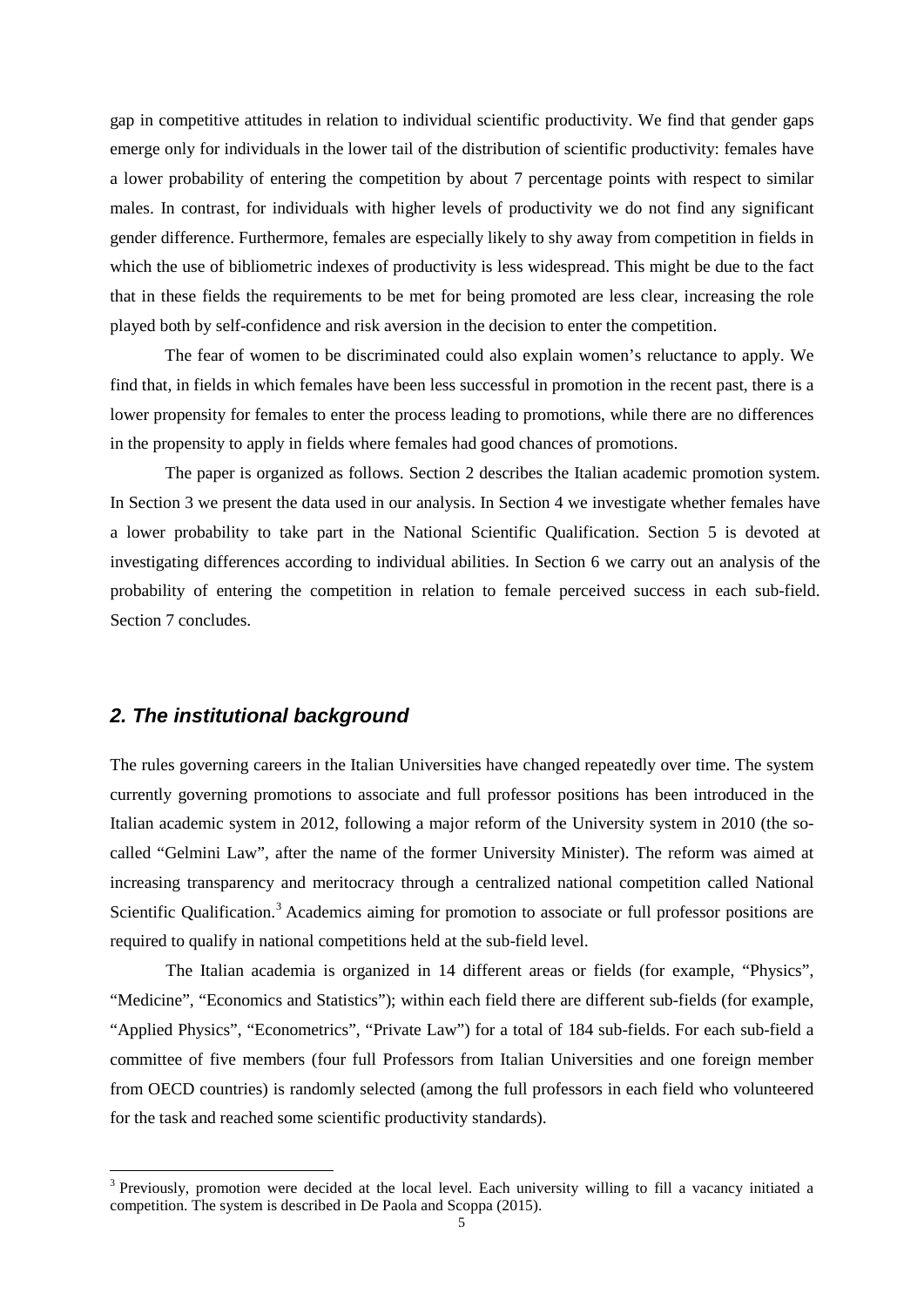In this study we consider the procedure for obtaining the National Scientific Qualification launched in 2012 (the deadline for applications was the  $20<sup>th</sup>$  November 2012 and evaluation procedures have been completed by the first semester of 201[4](#page-6-0)).<sup>4</sup>

Committee members evaluate candidates to both associate and full professor positions and select those deserving the National Qualification. Committees had full autonomy on the criteria to be used in the evaluation but some criteria were suggested by the Ministry of Education, University and Research in relation to the research productivity of candidates in the previous ten years, as measured by some bibliometric indicators. In bibliometric fields (mainly scientific fields) $<sup>5</sup>$  $<sup>5</sup>$  $<sup>5</sup>$  candidates deserving</sup> qualification should have a score above the median (calculated among professors of the targeted position) in at least two of these three criteria: a) the number of articles published in scientific journals; b) the total number of citations; c) the h-index. In Social Sciences and in Humanities (nonbibliometric fields), successful candidates should pass the median in at least one of the following indicators: a) the number of articles published in scientific journals; b) the number of articles published in high quality journals<sup>[6](#page-7-1)</sup>; c) the number of books.

There are no limits to the number of qualifications awarded in each field. Candidates who fail to obtain the qualification cannot participate in the ASN taking place in the following two years.<sup>[7](#page-7-2)</sup>

University Departments can autonomously choose the full and associate professors to hire only among individuals who have obtained the ASN (*insiders* or *outsiders*). The effective hiring of successful candidates depends on the number of vacancies opened by the University Departments; currently, they have a limited amount of financial resources, especially to fill (the more costly) full professor positions.

The Italian system is similar to that currently in place in Spain and France. However, while in the French and Spanish systems candidates are evaluated both on their CVs and on the basis of one or several oral presentations (teaching lecture or seminar presentation of own research), in the Italian ASN, evaluation committees assess candidates exclusively on the basis of their publications and CVs. The process does not involve any direct interaction between committees' members and candidates. Therefore, the role played by unobserved abilities in teaching and in presenting research is unlikely to affect our results. Even if, as shown by Gneezy, Niederle and Rustichini (2003) and Gneezy and Rustichini (2004), females perform worse than males in competitive settings, in our context this should have no impact on the decision to apply.

In addition, Italian academics have similar obligations and constraints at all the hierarchical levels, carry out similar tasks and promotions do not imply longer working hours. This implies that

<sup>&</sup>lt;sup>4</sup> The call for eligible evaluators was published in June 2012. After the deadline for candidates' application, the five members of each evaluation committee were randomly selected.

<span id="page-7-3"></span><span id="page-7-0"></span><sup>5</sup> Bibliometric fields include Mathematics, Physics, Chemistry, Earth Sciences, Biology, Medicine, Agricultural and Veterinary Sciences, Civil Engineering and Architecture, Industrial and Information Engineering, Psychology.

<span id="page-7-1"></span><sup>&</sup>lt;sup>6</sup> The list of high quality journals in each field has been determined by an evaluation agency with the help of several scientific committees.

<span id="page-7-2"></span><sup>&</sup>lt;sup>7</sup> For a detailed analysis of the Italian ASN see Bagues, Sylos-Labini and Zinovyeva (2014).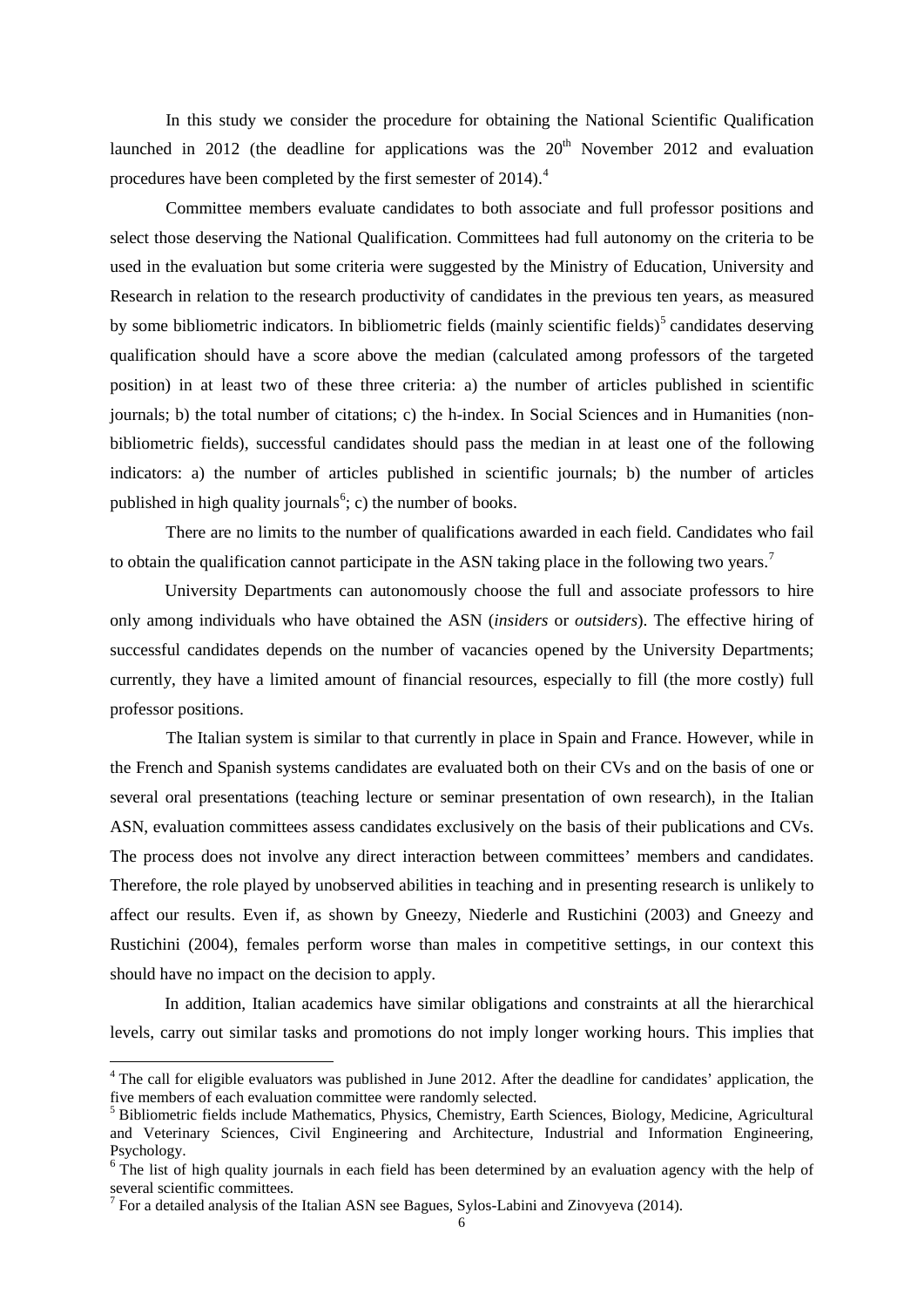gender differences in taking part into the competition can hardly be explained considering constraints deriving from family care and domestic responsibility.

Finally, since taking part in the ASN represents only a first step to obtain a full or associate professor position, the role played by mobility preferences should be very limited. The decision to move to a different city will be required only if, once obtained the National Qualification, a University different from the one currently employing the candidate will offer him/her a position; given the low mobility characterizing the Italian University system, this possibility is rare: typically individuals obtaining the ASN are promoted by the same University currently employing them. Therefore, also females characterized by low mobility (for family reasons) should have no problems in taking part to this competition.

#### *3. The data*

For our analysis we use data from different sources. From the website of the Italian Ministry of Education, University and Research we have collected the lists of all individuals holding a position in the Italian University system either as associate professors (16,137 potential candidates for full professor positions) or as assistant professors (26,723 potential candidates for associate professor positions). [8](#page-7-3)

We have used the same source to obtain information on gender (inferred from the candidate's first name), the affiliation of potential candidates and of eligible and effective committee members, whether candidates have tenure and their years of experience (since the year 2000).

From the National Scientific Qualification's webpage we have collected data on the list of effective candidates and on the evaluation procedures.<sup>[9](#page-8-0)</sup> Then, for each sub-field we matched the list of applicants to the list of potential candidates. Using these data we have built a dummy variable, *Application,* equal to one when a potential candidate has applied for a position (and zero otherwise).

In doing this, we disregard candidates who have applied for a position in a sub-field that is different from their current sub-field (about 9% of candidates applied for other sub-fields) and we do not consider applications to a full professor position made by assistant professors.<sup>[10](#page-8-1)</sup> Furthermore, we do not consider all the external candidates applying for a qualification, that is, those who are not currently assistant or associate professors in Italian Universities, since for this category we are not able to define the population of potential candidates.

Some indicators of candidates' scientific productivity are available from the ASN website. Unfortunately, we are not able to use this information in our analysis, since the same detailed

<span id="page-8-1"></span><span id="page-8-0"></span>

<span id="page-8-2"></span><sup>&</sup>lt;sup>8</sup> See the website: <u>http://cercauniversita.cineca.it/php5/docenti/cerca.php</u><br><sup>9</sup> See the website:<http://abilitazione.miur.it/public/pubblicacandidati.php><br><sup>10</sup> Our results remain substantially unchanged when we include that is different from their current one or when we consider assistant professors applying for qualification for full professor.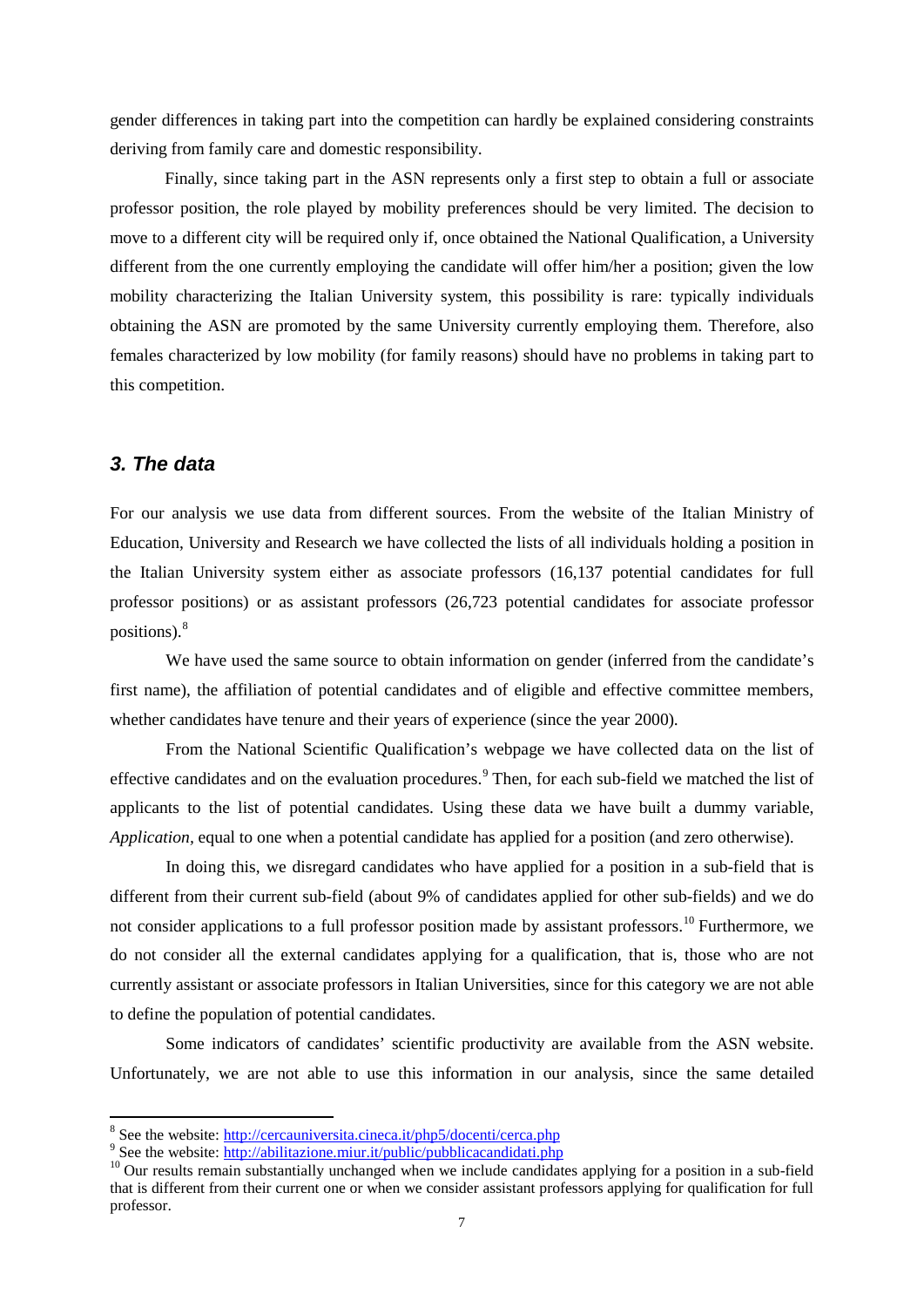information is not available for potential candidates who decided to not take part in the qualification procedure. Then, in order to gather information on the scientific productivity of potential candidates working in the Italian University system we have decided to use the "Publish or Perish" software based on Google Scholar. Due to the huge amount of work related to data collection, we have chosen to draw a stratified random sample of 20% of the whole population (using as strata the subfields, positions, gender, decision to apply) ending up with a sample of 8,523 observations.

For each individual in this restricted sample we have collected data on the number of publications, citations, *h*-index and *g-*index. [11](#page-8-2) Using these data we have undertaken a principal component analysis to obtain a comprehensive measure of individual scientific productivity (only the first component was considered), which we call *Productivity*.

Using the affiliations of both evaluators and potential candidates we build an indicator of professional networks between potential candidates and potential committee members*, Potential Connections*, taking the value of one when at least one professor in the set of eligible evaluators works (or has worked in the past) in the same university in which the potential candidate is employed, and zero otherwise. Similarly, we proceed considering the effective committee members and build a dummy variable, *Connections*, taking the value of one when at least one of the committee members works (or has worked in the past) in the same university employing the potential candidate and zero otherwise. Moreover, using the geographical location of the University in which each individual is affiliated we build 5 geographical dummies (North-West, North-East, Centre, South, Islands).

We have also some information on candidates' seniority in the academia. In the Italian system, professors hired at any level have to spend an initial period of 3 years ("No Tenure") after which they are hired permanently (conditional on satisfactory performance). Although almost everyone obtains tenure, the indicator variable "No tenure" is useful as a measure of seniority. Furthermore, since we observe for each candidate when he/she was hired by an Italian university (starting from the year 2000), we use this information to build the variable *Experience*, that is, the number of years since the individual has been hired.<sup>[12](#page-9-0)</sup>

Descriptive statistics for both the full sample of potential candidates (Panel a) and potential candidates included in our restricted sample (Panel b) are reported in Table 1. In the appendix of this paper we report separate descriptive statistics for potential candidates to associate (Table A) and full professor positions (Table B).

<sup>&</sup>lt;sup>11</sup> The *h*-index (Hirsch index) is based on the distribution of citations received by a given researcher's publications. A scientist has index h if h of his/her N papers have at least h citations each, and the other (N− h) papers have no more than h citations each. Given a set of articles ranked in decreasing order of the number of citations that they received, the *g*-index is the (unique) largest number such that the top g articles received (together) at least  $g^2$  citations.<br><sup>12</sup> We impute 5 more years of experience to assistant professors who in the year 2000 were already tenured and

<span id="page-9-1"></span><span id="page-9-0"></span>impute 10 more years of experience to associate professors who in the year 2000 were already tenured.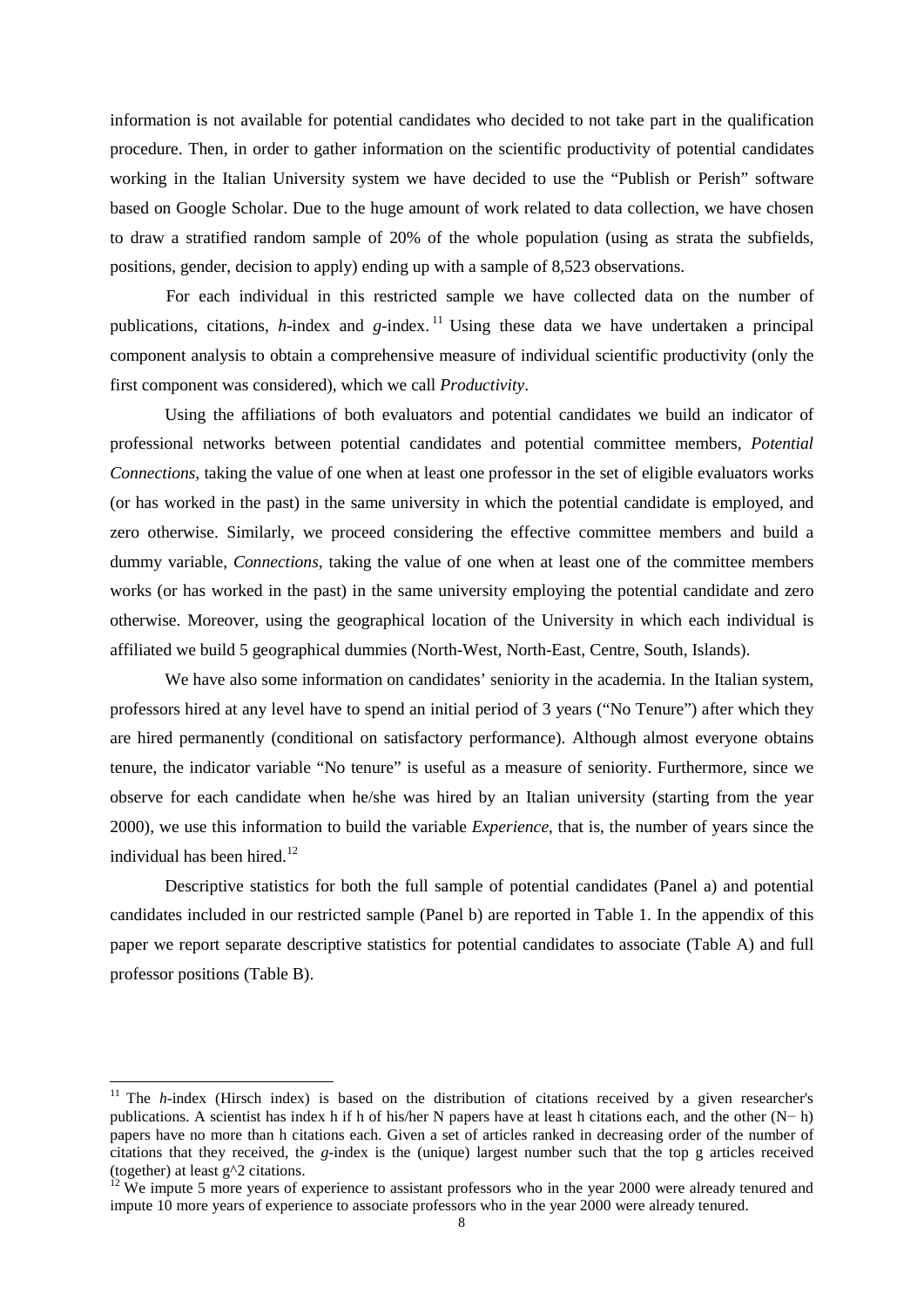#### **Table 1. Descriptive statistics**

| Panel (a). Whole sample      |        |          |     |       |       |  |
|------------------------------|--------|----------|-----|-------|-------|--|
|                              | Mean   | St. Dev. | Min | Max   | Obs.  |  |
| Application                  | 0.516  | 0.500    | 0   |       | 42860 |  |
| Female                       | 0.411  | 0.492    | 0   |       | 42860 |  |
| Ass. Prof. Competition       | 0.623  | 0.485    |     |       | 42860 |  |
| North-West                   | 0.235  | 0.424    |     |       | 42860 |  |
| North-East                   | 0.189  | 0.392    |     |       | 42860 |  |
| Centre                       | 0.283  | 0.451    |     |       | 42860 |  |
| South                        | 0.181  | 0.385    |     |       | 42860 |  |
| Islands                      | 0.112  | 0.315    | 0   |       | 42860 |  |
| No tenure                    | 0.179  | 0.383    | 0   |       | 42860 |  |
| Potential Connections        | 0.637  | 0.481    |     |       | 42860 |  |
| <b>Effective Connections</b> | 0.179  | 0.383    |     |       | 42860 |  |
| Experience                   | 10.388 | 6.244    |     | 22    | 42860 |  |
| <b>Bibliometric Fields</b>   | 0.630  | 0.483    | 0   |       | 42860 |  |
| Females' Career Success      | 0.482  | 0.197    | 0   | 1.320 | 42860 |  |

#### **Panel (b). Our sample with productivity variables**

|                              | Mean    | St. Dev. | Min      | Max   | Obs. |
|------------------------------|---------|----------|----------|-------|------|
| Application                  | 0.518   | 0.500    | $\Omega$ |       | 8523 |
| Female                       | 0.409   | 0.492    | 0        |       | 8523 |
| Ass. Prof. Competition       | 0.625   | 0.484    | 0        |       | 8523 |
| North-West                   | 0.237   | 0.425    | 0        |       | 8523 |
| North-East                   | 0.186   | 0.389    | 0        |       | 8523 |
| Centre                       | 0.285   | 0.451    | 0        |       | 8523 |
| South                        | 0.180   | 0.384    | 0        |       | 8523 |
| Islands                      | 0.113   | 0.316    | 0        |       | 8523 |
| No tenure                    | 0.182   | 0.386    | 0        |       | 8523 |
| <b>Potential Connections</b> | 0.641   | 0.480    | 0        |       | 8523 |
| <b>Effective Connections</b> | 0.176   | 0.381    | 0        |       | 8523 |
| Experience                   | 10.358  | 6.275    | 0        | 22    | 8523 |
| <b>Bibliometric Fields</b>   | 0.627   | 0.483    | 0        |       | 8523 |
| Papers                       | 33.932  | 36.351   | 0        | 202   | 8523 |
| <b>Citations</b>             | 443.616 | 823.484  | 0        | 4965  | 8523 |
| h-index                      | 7.661   | 7.414    | 0        | 35    | 8523 |
| g-index                      | 13.693  | 13.843   | 0        | 66    | 8523 |
| Females' Career Success      | 0.482   | 0.197    | 0        | 1.320 | 8523 |

Notes: Data on current assistant and associate professors are from the website of the Ministry of Education, University and Research. Data on applications for the National Qualification are from the ASN's website. "Publish or Perish" software based on Google Scholar is used to gather data on Scientific Productivity.

The descriptive statistics of the full and the restricted sample are almost identical, implying that our restricted sample is a satisfactory representation of the whole universe. The percentage of female potential candidates is about 41%, higher in competitions to associate professor (44%) than in competitions to full professor (34%). About 52% of potential candidates have applied for promotion (53% and 50%, respectively, for associate and full professor positions). About 42% of individuals are from Northern Universities, 28% are from the Centre and 30% are from the South and Islands. About 18% has no tenure (less than 3 years in their current position). About 64% of potential candidates have connections with at least one of the eligible evaluators, while 18% of them have effective connections with one member of the committee.

On average, potential candidates have 10 years of tenure, for potential candidates to associate professor positions tenure is shorter (about 7.7 years) than for candidates to full professor positions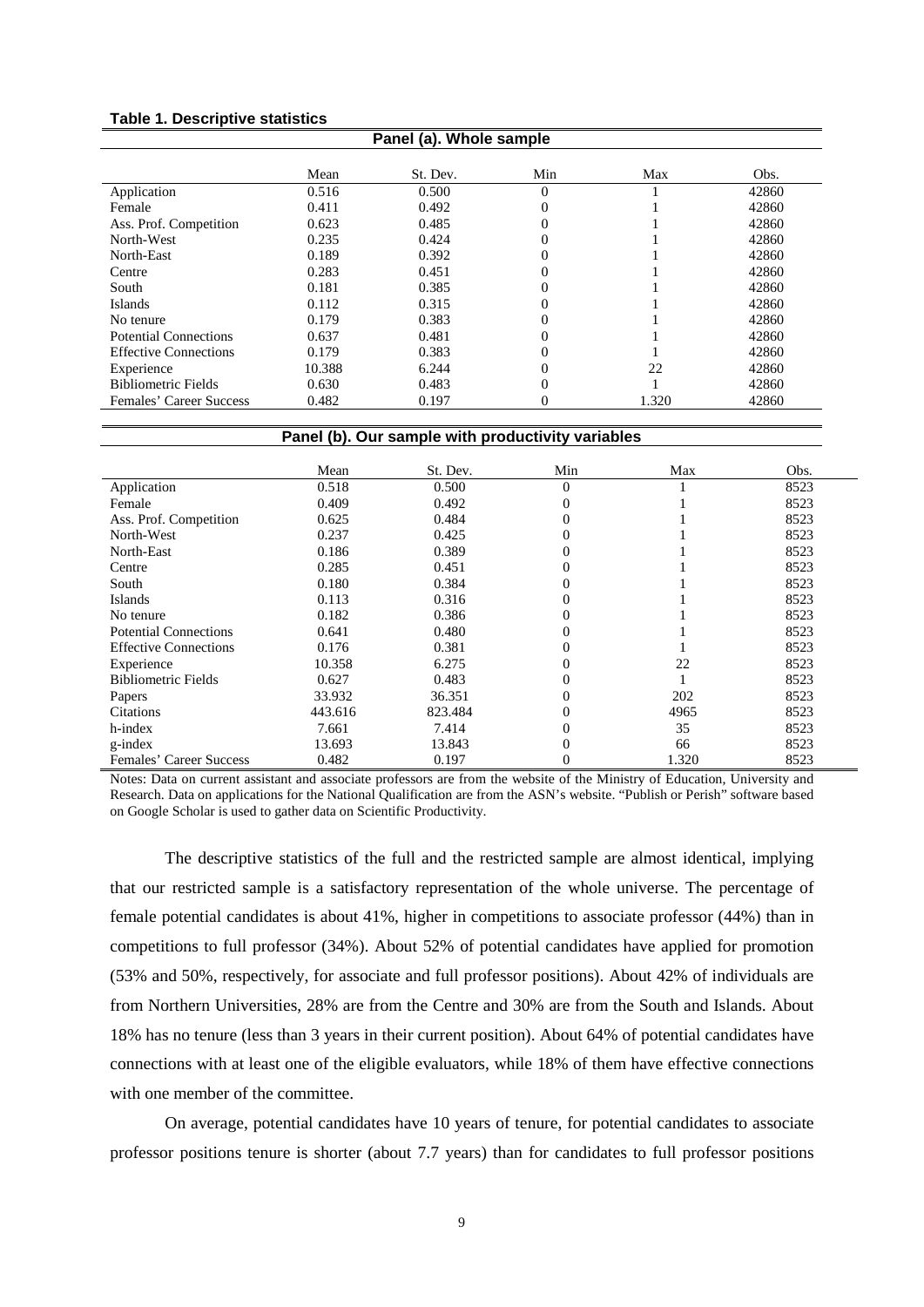(about 15 years). As shown in Panel (b), candidates have published on average 34 papers, receiving 443 total citations, have a *h-index* of 7 and a *g-index* of 13.

#### *4. Gender differences in the probability of taking part in the competition*

To investigate whether females are less likely than males to take part in the competition process governing academic promotions in Italy, we estimate the following Probit model:

[1] 
$$
\Pr(\text{Application}_{ij} = 1 \mid X) = \Phi(\beta_0 + \beta_1 \text{Female}_{i} + \beta_2 \text{Productivity}_{i} + \beta_3 W_i + \lambda_j + \mu_j)
$$

where *i* is an index for each individual and *j* is an index for sub-fields. The dependent variable *Application<sub>ii</sub>* is a dummy variable equal to one for a potential candidate who effectively applied for the relevant position at the National Qualification in sub-field *j* and it is equal to zero for a potential candidate who did not apply.

We model the probability of application for the competition as a function of the candidate's gender, using the dummy *Female<sub>i</sub>*, the candidate's scientific productivity, a vector  $W_i$  of individual characteristics (including years of experience, potential and effective connections, dummies for the geographical location of the University in which the individual currently works);  $\lambda_i$  are 184 dummies for sub-fields and  $\mu_i$  represents the type of academic position (full or associate professor).

The effect of our interest is the impact of *Female*: ceteris paribus (in particular taking as constant individual productivity) the marginal effect of *Female* shows whether females have a different probability, compared to males, to apply for obtaining a qualification for associate or full professor. More in general, provided that we have good measures of individual productivity and we take into account other possible determinants of the propensity to apply for the qualification, the effect of *Female* represents gender differences in the probability of taking part in the competition.

Equation [1] is estimated using a Probit model and the corresponding marginal effects are reported in Table 2. In all the estimates, standard errors are corrected for heteroskedasticity and allowed for clustering at sub-field level. In the first specification we estimate the difference in the probability of application between males and females on the universe of potential candidates (42,860 observations) controlling only for the type of academic position (notice that we do not have information on scientific productivity for the full sample). Estimates show that a female has a lower probability of applying for promotion of 5.2 percentage points (*t*-stat=–6.9). In column (2) we include all the available controls for individual characteristics for the full sample of potential candidates and 184 sub-field dummies. After controlling for *Experience*, *Experience Squared*, *No Tenure*, for both *Potential* and *Effective Connections*, and for 5 dummies of geographical areas, we find that women have a lower probability of enter the competition of 6.7 percentage points. Similar estimates emerge in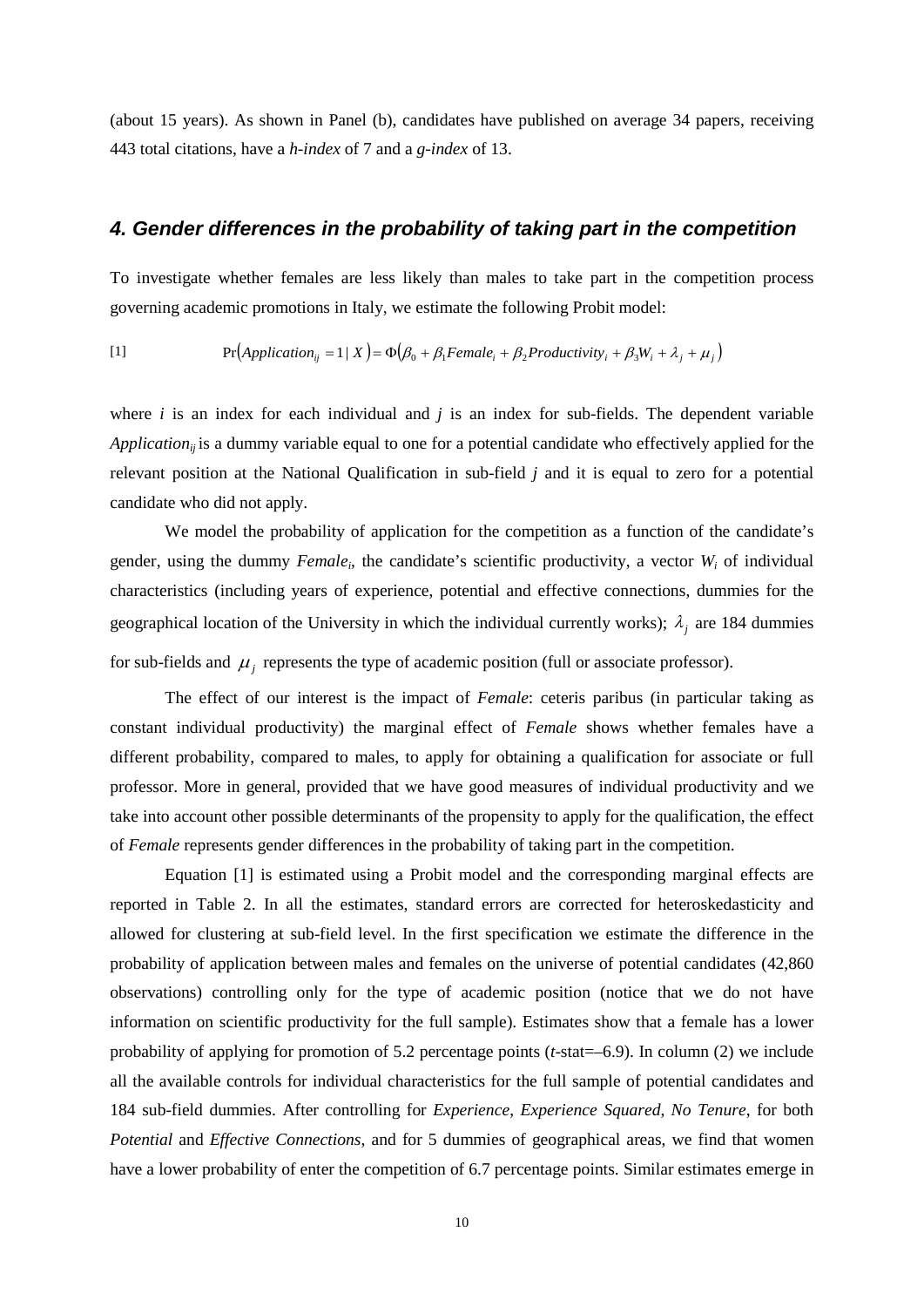column (3) where we also include dummies for Universities (93) instead of dummies for geographical areas.

As regards controls, we find that potential candidates without tenure have a lower probability of applying (14 percentage points less), while the probability of application is concave with respect to the years of experience (initially increasing and then decreasing after about 10 years). Individuals with colleagues in the list of eligible evaluators (*Potential Connections*) are about 6 percentage points more likely to apply. Academics from South or Islands are less likely to apply (not reported).

To further check that the restricted sample for which we collected data on individual scientific productivity is a representative sample of the universe of potential candidates, in columns (4), (5) and (6) of Table 2 we replicate on the restricted sample the same specifications reported in the first three columns. The results are very similar to those obtained for the whole sample of potential candidates. Once we control for the full set of individual characteristics and for sub-field and university dummies (in column 6) we find that in the restricted sample females have a lower probability of entering the competition of 7.7 percentage points (*t*-stat=–8.9).

We obtain similar findings estimating separately for competitions for associate and full professor positions (not reported).

|                              | (1)         | (2)         | (3)          | (4)         | (5)            | (6)          |
|------------------------------|-------------|-------------|--------------|-------------|----------------|--------------|
|                              | Full sample | Full sample | Full sample  | Restricted  | Restricted     | Restricted   |
|                              |             |             |              | Sample      | Sample         | Sample       |
| Female                       | $-0.052***$ | $-0.067***$ | $-0.066***$  | $-0.055***$ | $-0.077***$    | $-0.077***$  |
|                              | (0.008)     | (0.007)     | (0.007)      | (0.008)     | (0.008)        | (0.009)      |
| Associate Prof. Comp.        | $0.031***$  | $-0.076***$ | $-0.075***$  | $0.028***$  | $-0.072***$    | $-0.073***$  |
|                              | (0.008)     | (0.009)     | (0.009)      | (0.008)     | (0.013)        | (0.013)      |
| No tenure                    |             | $-0.137***$ | $-0.141***$  |             | $-0.117***$    | $-0.116***$  |
|                              |             | (0.011)     | (0.011)      |             | (0.021)        | (0.022)      |
| <b>Potential Connections</b> |             | $0.059***$  | $0.056***$   |             | $0.069***$     | $0.071***$   |
|                              |             | (0.007)     | (0.008)      |             | (0.014)        | (0.015)      |
| <b>Effective Connections</b> |             | $-0.006$    | $-0.003$     |             | $-0.013$       | $-0.004$     |
|                              |             | (0.009)     | (0.009)      |             | (0.016)        | (0.016)      |
| Experience                   |             | $0.021***$  | $0.021***$   |             | $0.030***$     | $0.030***$   |
|                              |             | (0.002)     | (0.002)      |             | (0.005)        | (0.005)      |
| Experience Sq.               |             | $-0.002***$ | $-0.002$ *** |             | $-0.002***$    | $-0.002$ *** |
|                              |             | (0.000)     | (0.000)      |             | (0.000)        | (0.000)      |
| Geographical dummies (5)     | NO          | <b>YES</b>  | NO.          | NO.         | <b>YES</b>     | NO.          |
| Sub-field dummies (184)      | NO          | <b>YES</b>  | <b>YES</b>   | NO.         | <b>YES</b>     | <b>YES</b>   |
| University dummies (93)      | NO.         | NO.         | <b>YES</b>   | NO.         | N <sub>O</sub> | <b>YES</b>   |
| Observations                 | 42860       | 42860       | 42860        | 8523        | 8523           | 8523         |
| Pseudo R-squared             | 0.002       | 0.079       | 0.084        | 0.002       | 0.083          | 0.093        |

**Table 2. Probit estimates of the probability of entering the competition**

Notes: The Table reports marginal effects of Probit estimates (evaluated at the mean values of the explanatory variables in the sample). The dependent variable is *Application*. Standard errors (corrected for heteroskedasticity and allowed for clustering at subfield level) are reported in parentheses. The symbols \*\*\*, \*\*, \* indicate that coefficients are statistically significant, respectively, at the 1, 5, and 10 percent level.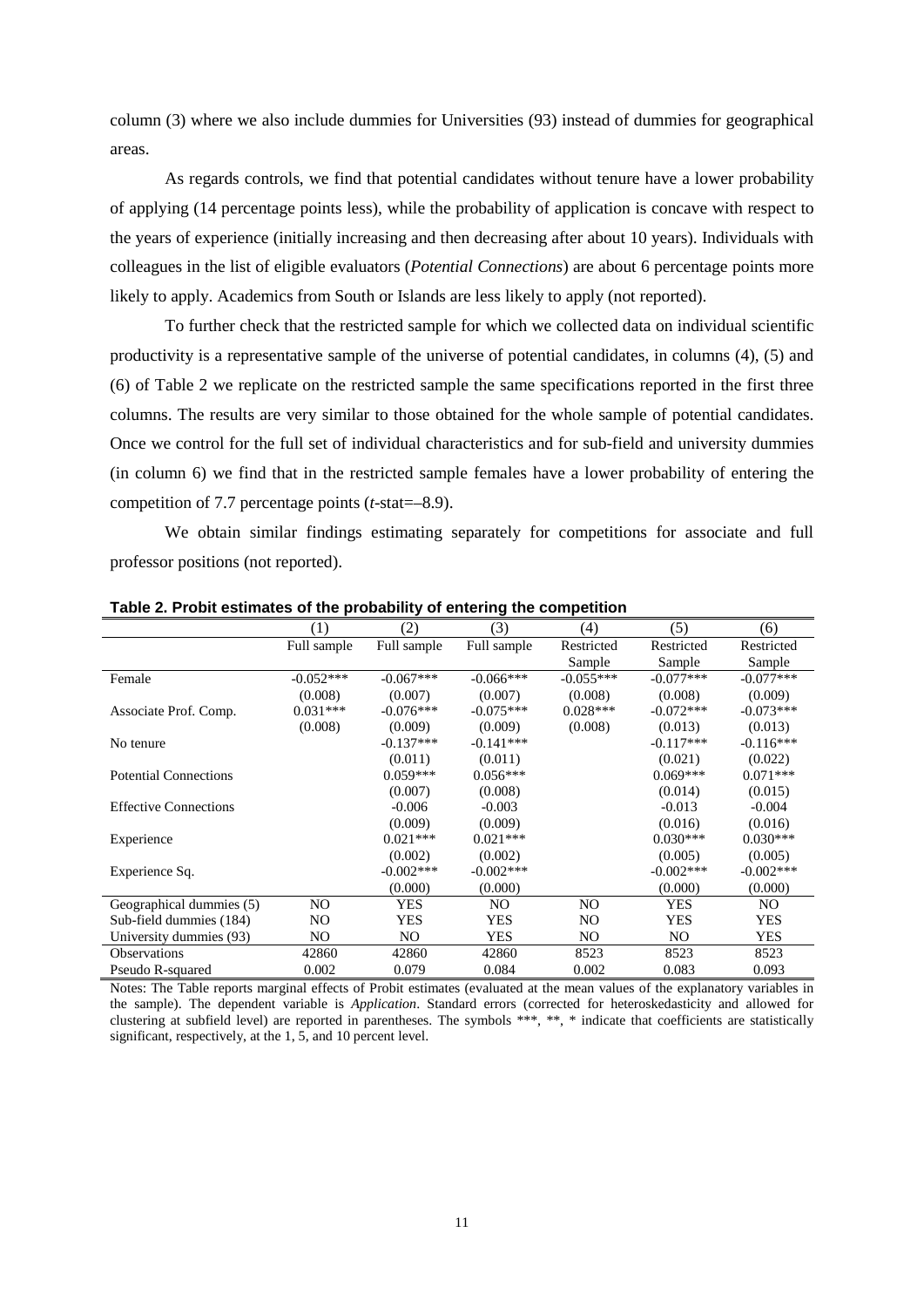In Table 3, in order to avoid any bias that may derive from the fact that candidate's gender may be related to individual productivity, we include among regressors the comprehensive measure of scientific productivity, *Productivity*. [13](#page-9-1)

In the first three columns of Table 3 we report the same specifications of Table 2 simply adding *Productivity*. Estimates show that even after controlling for productivity, females are less likely than males to take part in the competition. However, the magnitude of the coefficient on *Female* turns out to be smaller with respect to Table 2, as a consequence of the fact that productivity is typically lower for females. Once we control for the full set of individual characteristics and dummies for subfields and for universities (column 3) we find that a female has a lower probability of entering the competition of 4.3 percentage points (*t*-stat=-4.9). Given that the probability of applying for qualification is about 52% in our sample, this amounts to a lower probability of competing of about 8% for females.

|                              | (1)         | (2)            | (3)            | (4)            | (5)            | (6)         |
|------------------------------|-------------|----------------|----------------|----------------|----------------|-------------|
|                              | Whole       | Whole          | Whole          | Whole          | Ass. Prof.     | Full Prof.  |
|                              |             |                |                |                | Competition    | Competition |
| Female                       | $-0.043***$ | $-0.044***$    | $-0.043***$    | $-0.047***$    | $-0.043***$    | $-0.058***$ |
|                              | (0.009)     | (0.009)        | (0.009)        | (0.012)        | (0.010)        | (0.015)     |
| Productivity                 | $0.105***$  | $0.120***$     | $0.121***$     | $0.124***$     | $0.129***$     | $0.122***$  |
|                              | (0.007)     | (0.008)        | (0.008)        | (0.011)        | (0.013)        | (0.011)     |
| Associate Prof. Comp.        | $0.099***$  | 0.021          | 0.021          | $0.103***$     |                |             |
|                              | (0.010)     | (0.015)        | (0.015)        | (0.021)        |                |             |
| No tenure                    |             | $-0.128***$    | $-0.126***$    | $-0.094***$    | $-0.146***$    | $-0.000$    |
|                              |             | (0.021)        | (0.022)        | (0.028)        | (0.033)        | (0.033)     |
| <b>Potential Connections</b> |             | $0.047***$     | $0.051***$     | $0.065***$     | $0.042**$      | $0.055**$   |
|                              |             | (0.014)        | (0.015)        | (0.018)        | (0.018)        | (0.025)     |
| <b>Effective Connections</b> |             | $-0.020$       | $-0.015$       | 0.016          | $-0.015$       | $-0.027$    |
|                              |             | (0.016)        | (0.016)        | (0.020)        | (0.021)        | (0.032)     |
| Experience                   |             | $0.027***$     | $0.028***$     | $0.066***$     | $0.046***$     | $0.049***$  |
|                              |             | (0.005)        | (0.005)        | (0.013)        | (0.009)        | (0.011)     |
| Experience Sq.               |             | $-0.002***$    | $-0.002***$    | $-0.004$ ***   | $-0.003***$    | $-0.002***$ |
|                              |             | (0.000)        | (0.000)        | (0.001)        | (0.000)        | (0.000)     |
| Scientific Area dummies (14) | YES         | NO.            | NO.            | N <sub>O</sub> | N <sub>O</sub> | NO.         |
| Geographical dummies (5)     | NO.         | <b>YES</b>     | N <sub>O</sub> | NO.            | <b>YES</b>     | <b>YES</b>  |
| Subfield dummies (184)       | NO.         | <b>YES</b>     | YES            | <b>YES</b>     | <b>YES</b>     | <b>YES</b>  |
| University dummies (93)      | NO.         | N <sub>O</sub> | YES            | <b>YES</b>     | NO.            | NO.         |
| <b>Observations</b>          | 8523        | 8523           | 8511           | 5324           | 5331           | 3183        |
| Pseudo R-squared             | 0.085       | 0.150          | 0.159          | 0.177          | 0.160          | 0.173       |

**Table 3. Probit estimates of the probability of competing controlling for productivity**

Notes: The Table reports marginal effects of Probit estimates (evaluated at the mean values of the explanatory variables in the sample). The dependent variable is *Application*. Standard errors (corrected for heteroskedasticity and allowed for clustering at subfield level) are reported in parentheses. The symbols \*\*\*, \*\*, \* indicate that coefficients are statistically significant, respectively, at the 1, 5, and 10 percent level.

<span id="page-13-0"></span>Since in our data individual experience is censored (we do not observe the year of hiring if an individual has been hired before 2000) and years of experience could differ between males and females, to avoid possible biases we estimate the specification reported in column (3) only for the sample of individuals hired after the year 2000 (5324 observations). Results, reported in column (4),

<sup>&</sup>lt;sup>13</sup> In a preliminary regression we notice that, controlling for individual characteristics, sub-field dummies and type of academic position, females on average turn out to have a lower scientific productivity than males (coefficient on *Female* is -0.312; *t*-stat=-9.54) (results not reported).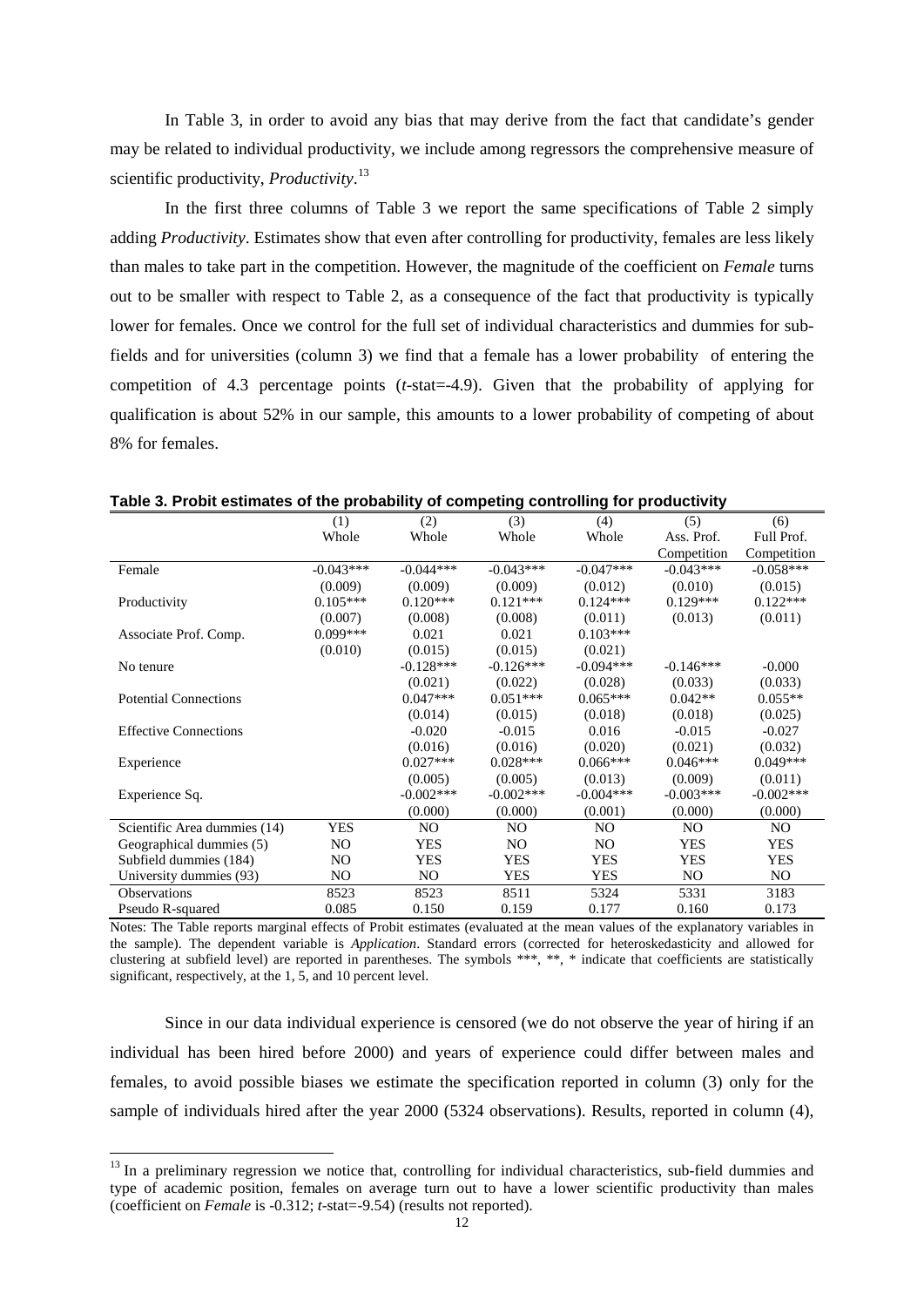are very similar to those shown in column (3): females have a lower probability of applying of 4.7 percentage points.

In columns (5) and (6) we re-estimate specification (3), separately for competitions to associate and full professor positions. We find that females are especially reluctant to take part to the competition for full professor qualification (5.8 percentage points less than males instead of 4.3 for associate professor competition). However, by estimating the regression on the whole sample using an interaction term between *Female* and *Associate Prof. Comp* we find that the gender difference between positions is not statistically significant.

As expected, the candidate's scientific productivity strongly contributes to the probability of entering the competition: an increase of one standard deviation in *Productivity* (SD=1.85) leads to an increase in the probability of taking part in the competition of about 22.4 percentage points with a *t*stat of 15.1 (column 3). *Potential Connections* play a relevant role in explaining the probability of applying for qualification (5 percentage points more), while *Effective Connections* do not produce any effect: this is probably due to the fact that while professors in the eligible list were known before the deadline for application, effective committee members were selected and announced only after the deadline. [14](#page-13-0) The number of years of experience has a non-linear relationship: at the beginning the probability of application increases with the years of experience but declines after a maximum of 7.4 years.[15](#page-14-0)

As a robustness check we have also estimated all previous specifications with a Linear Probability Model obtaining almost identical results.

All in all, we find a significant difference between men and women in the propensity to enter in competition. However, this difference is not high, much lower than the differences of about 25-30% found by Bosquet et al. (2014) or by Niederle and Vesterlund (2007).

#### *5. Self-confidence, risk-aversion and attitudes toward competition*

The tendency of females to shy away from competition might be related to gender differences in taste for competition, or to differences in other psychological traits typically influencing entry into competition, such as the tendency of females to underestimate their own abilities and to be more riskaverse than men. [16](#page-14-1)

<sup>&</sup>lt;sup>14</sup> Once known the effective members of the evaluation committee, candidates have only the possibility to withdraw from the competition. Unfortunately, the information on withdrawals is not publicly available.

<span id="page-14-0"></span><sup>&</sup>lt;sup>15</sup> We also find that in scientific fields potential candidates are much less likely to apply  $(20)$  percentage points less), probably because in these fields reaching the bibliometric thresholds suggested by the Ministry for promotion was more demanding. Individuals from Northern Universities are more likely to apply (3-4 percentage points more) with respect to the Centre-South, whereas those from Islands are much less likely to apply (about 10 percentage points less) (estimates not reported).

<span id="page-14-2"></span><span id="page-14-1"></span> $16$  In some recent laboratory experiments, researchers have tried to understand the role played in determining competitiveness by such differences in psychological traits undertaking a number of strategies aimed at neutralizing their effects. For example, some papers try to measure beliefs and risk-aversion of participants and use them as control variables in the regressions. Other works neutralize risk-aversion by offering to participants,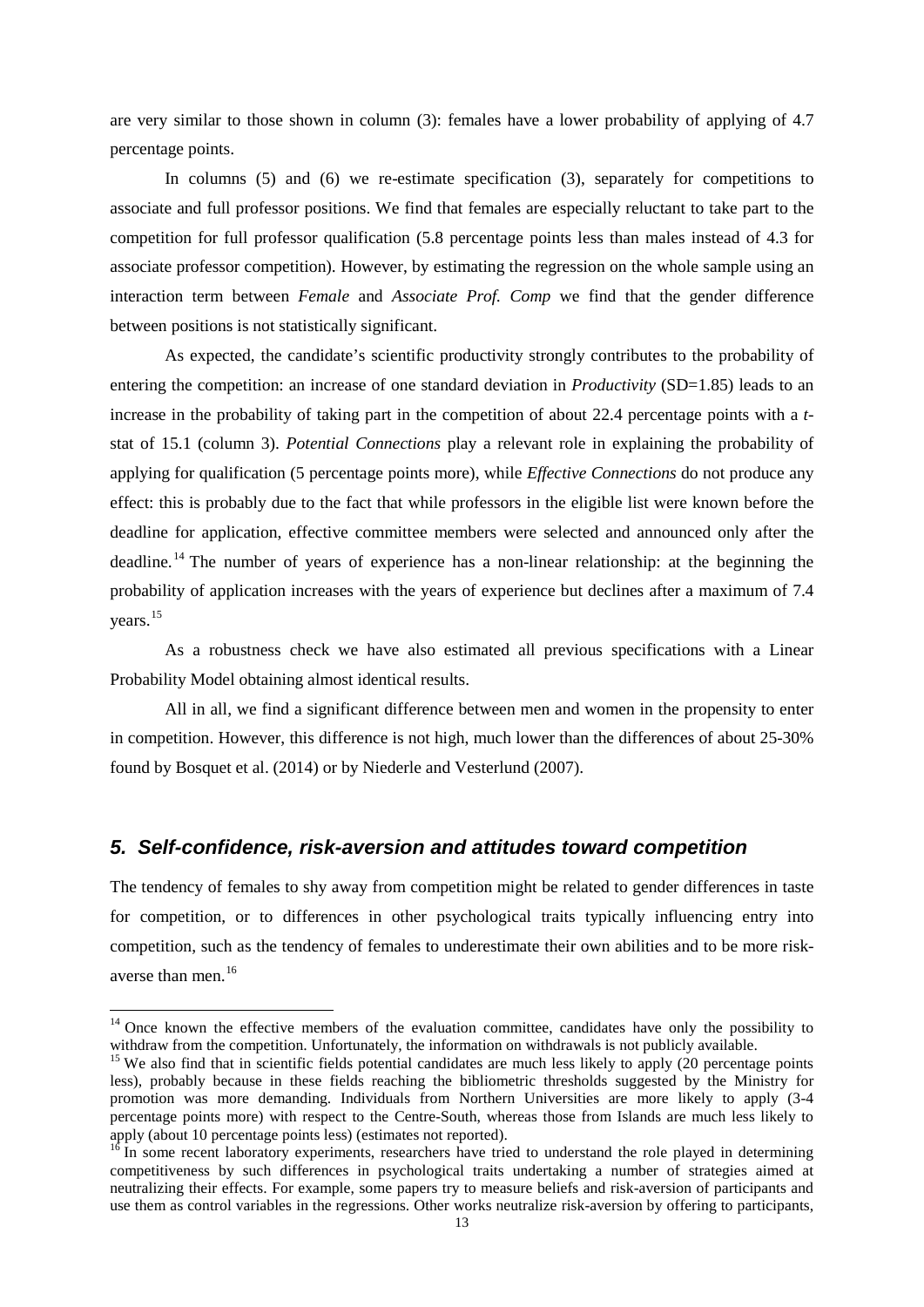Differences in risk-aversion and in self-confidence are likely to be especially relevant for the decisions taken by individuals whose scientific productivity is not particularly high and that could not meet all the requirements needed for promotion.<sup>[17](#page-14-2)</sup> Individuals characterized by a relatively low scientific productivity have a higher probability of failure and then a higher probability of incurring in the penalty that excludes them from the ASN's competitions that will be held in the following two years.

To focus on this aspect we have analyzed the gender gap in competitiveness in relation to the individual scientific productivity using our variable *Productivity*. We split our sample considering separately, for each sub-fields and tier (associate and full professor competition), potential candidates belonging to the first quartile (below the  $25<sup>th</sup>$  percentile), potential candidates in the second and third quartile and potential candidates in the fourth quartile (above the  $75<sup>th</sup>$  percentile).

Results are reported in Table 4. We find that the gender gap in the probability of entering the competition varies according to the productivity level. The gender gap is particularly striking for individuals below the  $25<sup>th</sup>$  percentile of the scientific productivity distribution (column 1): among this sample of individuals, females show a lower probability of entering the competition of about 6.8 percentage points This is a quite large effect: given that the probability of applying for qualification for "low productivity" individuals is about 28%, it translates in a lower probability of applying of about 24% for "low productivity" females with respect to their male counterparts.

On the other hand, the gender gap reduces considerable (to 3.9 p.p.) in column (2) for individuals with average productivity (collocated in the second and third quartile in each sub-field) and vanishes completely for individuals with a high level of scientific productivity (column 3). Then, in contrast to Niederle and Vesterlund (2007) that find that even high ability women tend to shy away from competition, we find that high ability women are not scared by competitive settings.

In column (4) we consider the full sample and include an interaction term between *Productivity* (demeaned) and *Female*. We find that the interaction variable is positive and statistically significant: a woman with average productivity has a lower probability of entering the competition of about 3.8 percentage points, but this difference shrinks to zero for individuals with higher productivity (one SD higher than the mean), whereas rises to about 8.4 percentage points for individuals with lower productivity (one SD lower than the mean).

In columns (5) and (6) we estimate separately for Associate and Full professor competition, finding similar results: women with low productivity are less likely to apply than comparable men, whereas women and men with high productivity are equally likely to apply.

<span id="page-15-0"></span> $\overline{a}$ 

in alternative to tournaments, choices with the same degree of risk. In the same vein, subjects' beliefs are manipulated by changing the task performed by participants or providing them information on their relative performance. See the review of Niederle and Vesterlund (2011) for references and discussion of these aspects.<br><sup>17</sup> It is common wisdom that women tend to apply for a promotion only when they meet all the requirements,

while men apply also when they are far from reaching the threshold (Sandberg, 2013).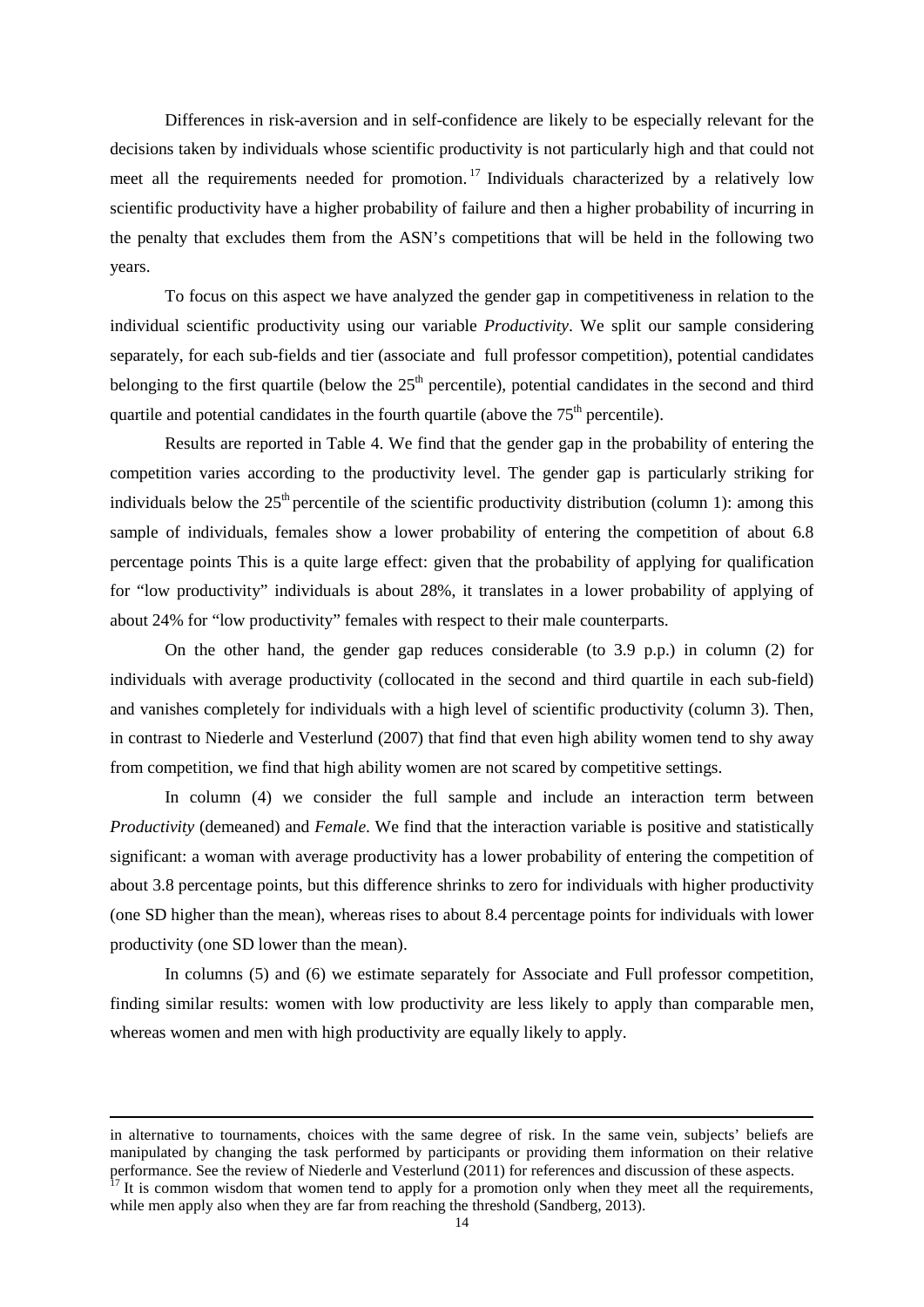|                              | (1)         | (2)          | (3)         | (4)         | (5)         | (6)         |
|------------------------------|-------------|--------------|-------------|-------------|-------------|-------------|
|                              | I quartile  | II and III   | IV quartile | Whole       | Ass. Prof.  | Full Prof.  |
|                              |             | quartiles    |             |             | Competition | Competition |
| Female                       | $-0.068***$ | $-0.039**$   | $-0.013$    | $-0.038***$ | $-0.027**$  | $-0.059***$ |
|                              | (0.025)     | (0.016)      | (0.021)     | (0.009)     | (0.013)     | (0.015)     |
| Productivity                 | 0.058       | $0.222***$   | $-0.006$    | $0.113***$  | $0.117***$  | $0.119***$  |
|                              | (0.039)     | (0.022)      | (0.008)     | (0.008)     | (0.014)     | (0.011)     |
| Ass. Prof. Comp.             | $-0.067**$  | $0.135***$   | $-0.044*$   | 0.022       |             |             |
|                              | (0.033)     | (0.026)      | (0.025)     | (0.015)     |             |             |
| No tenure                    | $-0.131***$ | $-0.117***$  | $-0.087**$  | $-0.130***$ | $-0.148***$ | $-0.001$    |
|                              | (0.032)     | (0.033)      | (0.038)     | (0.021)     | (0.033)     | (0.033)     |
| <b>Potential Connections</b> | $0.046*$    | 0.024        | 0.024       | $0.046***$  | $0.042**$   | $0.055**$   |
|                              | (0.027)     | (0.019)      | (0.027)     | (0.014)     | (0.018)     | (0.025)     |
| <b>Effective Connections</b> | 0.009       | $-0.045*$    | 0.011       | $-0.019$    | $-0.012$    | $-0.027$    |
|                              | (0.034)     | (0.025)      | (0.028)     | (0.016)     | (0.021)     | (0.032)     |
| Experience                   | $0.017*$    | $0.032***$   | $0.020***$  | $0.027***$  | $0.045***$  | $0.049***$  |
|                              | (0.009)     | (0.006)      | (0.007)     | (0.005)     | (0.009)     | (0.011)     |
| Experience Sq.               | $-0.001***$ | $-0.002$ *** | $-0.001***$ | $-0.002***$ | $-0.003***$ | $-0.002***$ |
|                              | (0.000)     | (0.000)      | (0.000)     | (0.000)     | (0.000)     | (0.000)     |
| Female*Productivity          |             |              |             | $0.026**$   | $0.038**$   | 0.010       |
|                              |             |              |             | (0.011)     | (0.016)     | (0.013)     |
| <b>Observations</b>          | 2071        | 4095         | 2076        | 8523        | 5331        | 3183        |
| Pseudo R-squared             | 0.158       | 0.139        | 0.119       | 0.151       | 0.162       | 0.173       |

**Table 4. Heterogeneous effects according to scientific productivity. Probit estimates of the probability of entering the competition**

Notes: The Table reports marginal effects of Probit estimates (evaluated at the mean values of the explanatory variables in the sample). The dependent variable is *Application*. In all specifications we control for individual characteristics and sub-field dummies (not reported) as in specification 3 of Table 3. Standard errors (corrected for heteroskedasticity and allowed for clustering at subfield level) are reported in parentheses. The symbols \*\*\*, \*\*, \* indicate that coefficients are statistically significant, respectively, at the 1, 5, and 10 percent level.

In Figure 1 we plot the predicted probability of application of men (the blue solid line) and women (the red dashed line) in relation to their scientific productivity based on the results of column 4 of Table 4 (the grey areas represent 95% confidence intervals). The vertical distance between the two lines represents the gender difference in the probability of competing. As shown in the Figure, this gap tends to close when productivity increases: the two lines representing male's and female's probability of application become indistinguishable once standardized productivity reaches a value of about 1. Therefore, high productivity women tend to compete as equally as men, while women with lower productivity tend to shy away from competition with respect to similarly productive men, probably because of females' higher risk-aversion and lower self-confidence.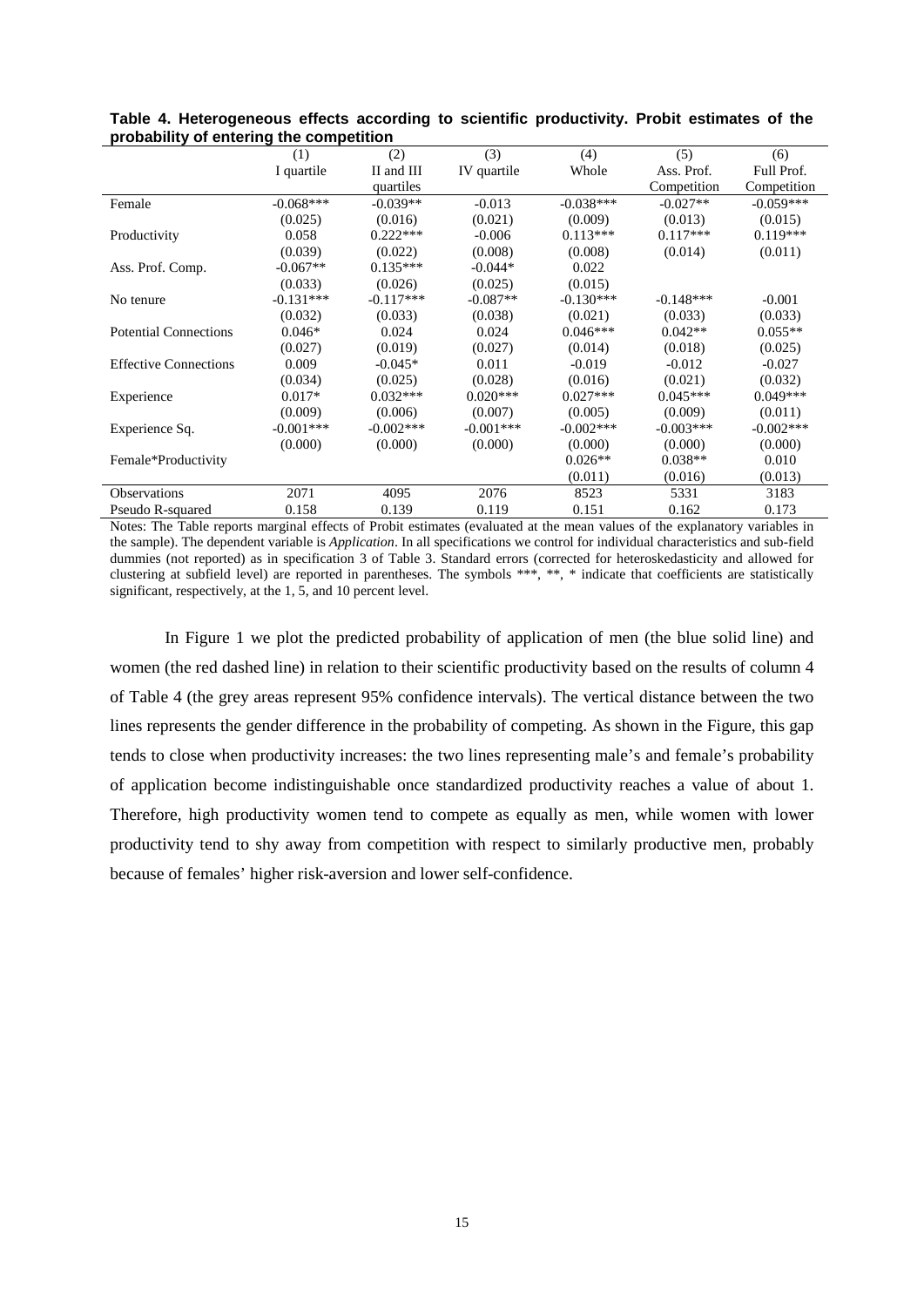

**Figure 1. Probability of competing for men and women in relation to scientific productivity**

A possibility that is worthwhile to investigate is whether females are more reluctant to enter the competition when the requirements for being promoted are less clear. In fact, in these circumstances the role of both self-confidence and risk-aversion in the decision to compete might be more relevant. We exploit the fact that in the Italian University academic fields are classified in bibliometric fields – in which scientific productivity is evaluated in relation to bibliometric indicators (109 sub-fields, essentially scientific fields) – and non-bibliometric fields – in which the productivity is evaluated according to other less quantitative indicators (75 sub-fields).

Using this distinction, we analyze whether there is a gender difference in the probability of applying for promotion in bibliometric and non-bibliometric fields. Estimation results are reported in Table 5. We find that females apply less than males especially in non-bibliometric fields in which productivity is harder to measure (columns 1 and 2): females apply for competition 3.7 percentage points less in bibliometric fields and 5.7 percentage points less in non-bibliometric fields.

In column (3) we estimate on the whole sample using an interaction term between *Female* and *Bibliometric Fields* and an interaction term between *Productivity* and *Bibliometric Fields* (the latter to take into account the possible different impact of productivity among the two areas). We find that in non-bibliometric fields women apply with a probability of 6.6 p.p. less than men, while in bibliometric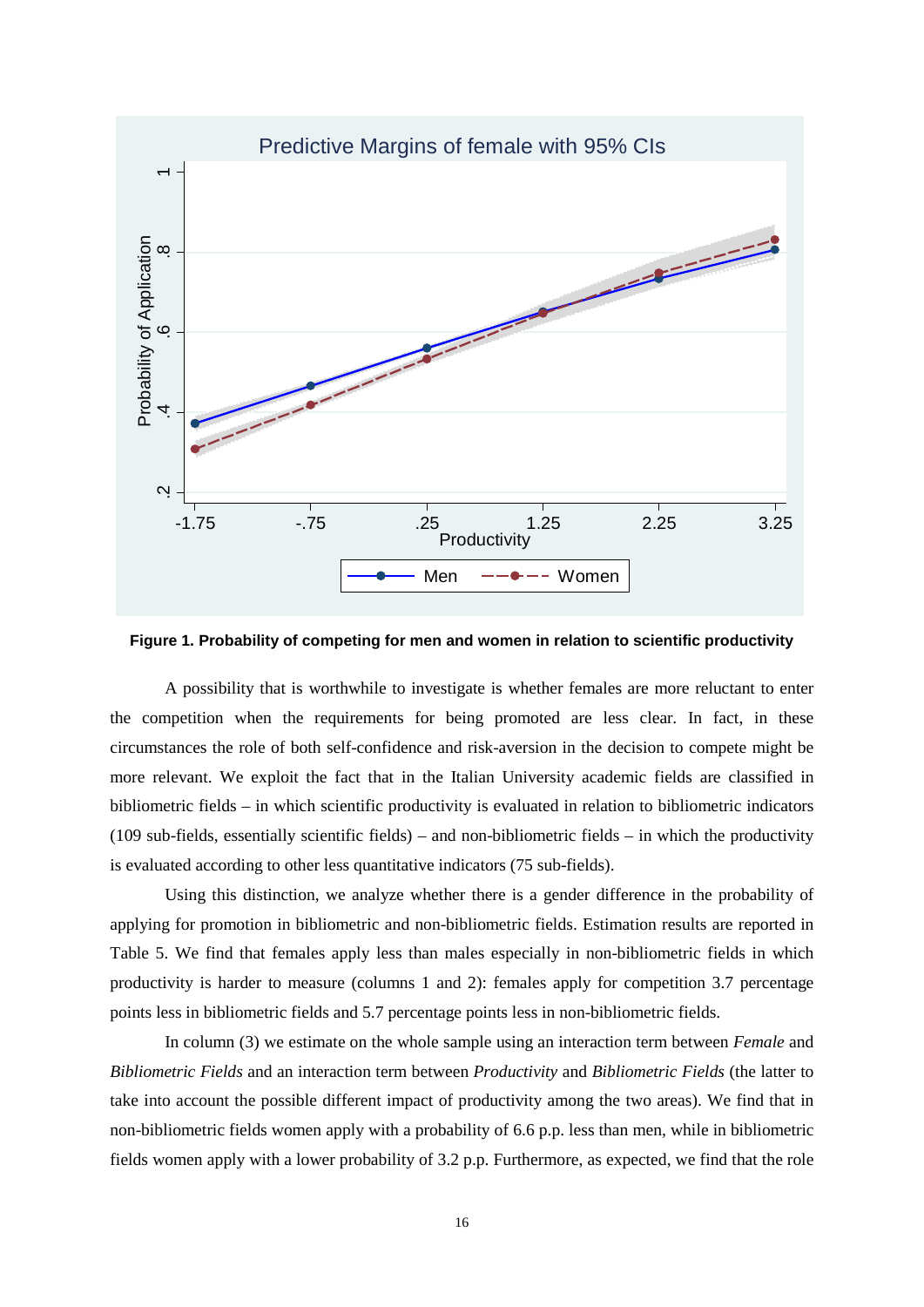of productivity in bibliometric fields is much more relevant in determining the propensity to enter the competition.

In columns (4) and (5) we estimate separately for Associate and Full professor competitions, finding similar results, although the interaction term *Female*\**Bibliometric Fields* is imprecisely estimated for full professor competition.<sup>[18](#page-15-0)</sup>

All in all our results show that, with respect to comparable men, women are more reluctant to compete when they have low productivity or when the measure of productivity is noisier, pointing to an important role of risk-aversion and self-confidence in shaping females' decisions to enter in competitive contexts.

| and probability or childring and compounding |               |             |             |             |             |  |  |
|----------------------------------------------|---------------|-------------|-------------|-------------|-------------|--|--|
|                                              | (1)           | (2)         | (3)         | (4)         | (4)         |  |  |
|                                              | <b>Biblio</b> | Non-Biblio  | Whole       | Ass. Prof.  | Full Prof.  |  |  |
|                                              | Fields        | Fields      |             | Competition | Competition |  |  |
| Female                                       | $-0.037***$   | $-0.057***$ | $-0.066***$ | $-0.066***$ | $-0.072***$ |  |  |
|                                              | (0.011)       | (0.013)     | (0.014)     | (0.016)     | (0.022)     |  |  |
| Productivity                                 | $0.133***$    | $0.050**$   | $0.051**$   | 0.032       | $0.100***$  |  |  |
|                                              | (0.008)       | (0.020)     | (0.020)     | (0.023)     | (0.026)     |  |  |
| Productivity*Biblio Fields                   |               |             | $0.081***$  | $0.122***$  | 0.024       |  |  |
|                                              |               |             | (0.021)     | (0.027)     | (0.028)     |  |  |
| Female*Biblio Fields                         |               |             | $0.034*$    | $0.036*$    | 0.024       |  |  |
|                                              |               |             | (0.018)     | (0.021)     | (0.030)     |  |  |
| <b>Observations</b>                          | 5346          | 3156        | 8523        | 5331        | 3183        |  |  |
| Pseudo R-squared                             | 0.179         | 0.091       | 0.154       | 0.168       | 0.173       |  |  |

**Table 5. Heterogeneous effects in bibliometric and non-bibliometric fields. Probit estimates of the probability of entering the competition**

Notes: The Table reports marginal effects of Probit estimates (evaluated at the mean values of the explanatory variables in the sample). The dependent variable is *Application*. In all specifications we control for individual characteristics and sub-field dummies (not reported) as in specification 3 of Table 3. Standard errors (corrected for heteroskedasticity and allowed for clustering at subfield level) are reported in parentheses. The symbols \*\*\*, \*\*, \* indicate that coefficients are statistically significant, respectively, at the 1, 5, and 10 percent level.

#### *6. Fear of discrimination and propensity to apply*

 $\overline{a}$ 

The decision of women to apply for the ASN may depend on the chances of promotion faced by women in the past in each field. In the fields in which females have successful careers, it is more likely for young women to have optimistic expectations on the outcome of the ASN and to be encouraged to apply; in contrast, in the fields in which women tend to face a glass ceiling, expectations of promotions will be more pessimistic reducing the females' propensity to apply.

To investigate this issue we build a measure of females' success in each field based on the past promotion rates of women. More precisely, we calculate the *Females' Career Success* as the ratio, in

<span id="page-18-0"></span><sup>&</sup>lt;sup>18</sup> We have also investigated whether gender differences in entering the competition are heterogeneous across academic fields. We have pooled together similar fields in order to obtain 5 macro-fields: Mathematics and Natural Sciences (Mathematics, Physics, Chemistry, Earth Sciences, Biology), Engineering (Civil Engineering, Industrial and Information Engineering and Architecture), Medicine (Medicine and Agricultural and Veterinary Sciences), Humanities (Literature and History) and Social Sciences (Economics, Law, Sociology and Political Sciences). We find statistically significant gender differences in the probability of entering the competition in Medicine (8.9 percentage points), in Humanities and in Social Sciences (about 5 percentage points), while no significant differences emerge in Mathematics, Natural Sciences and Engineering (results not reported).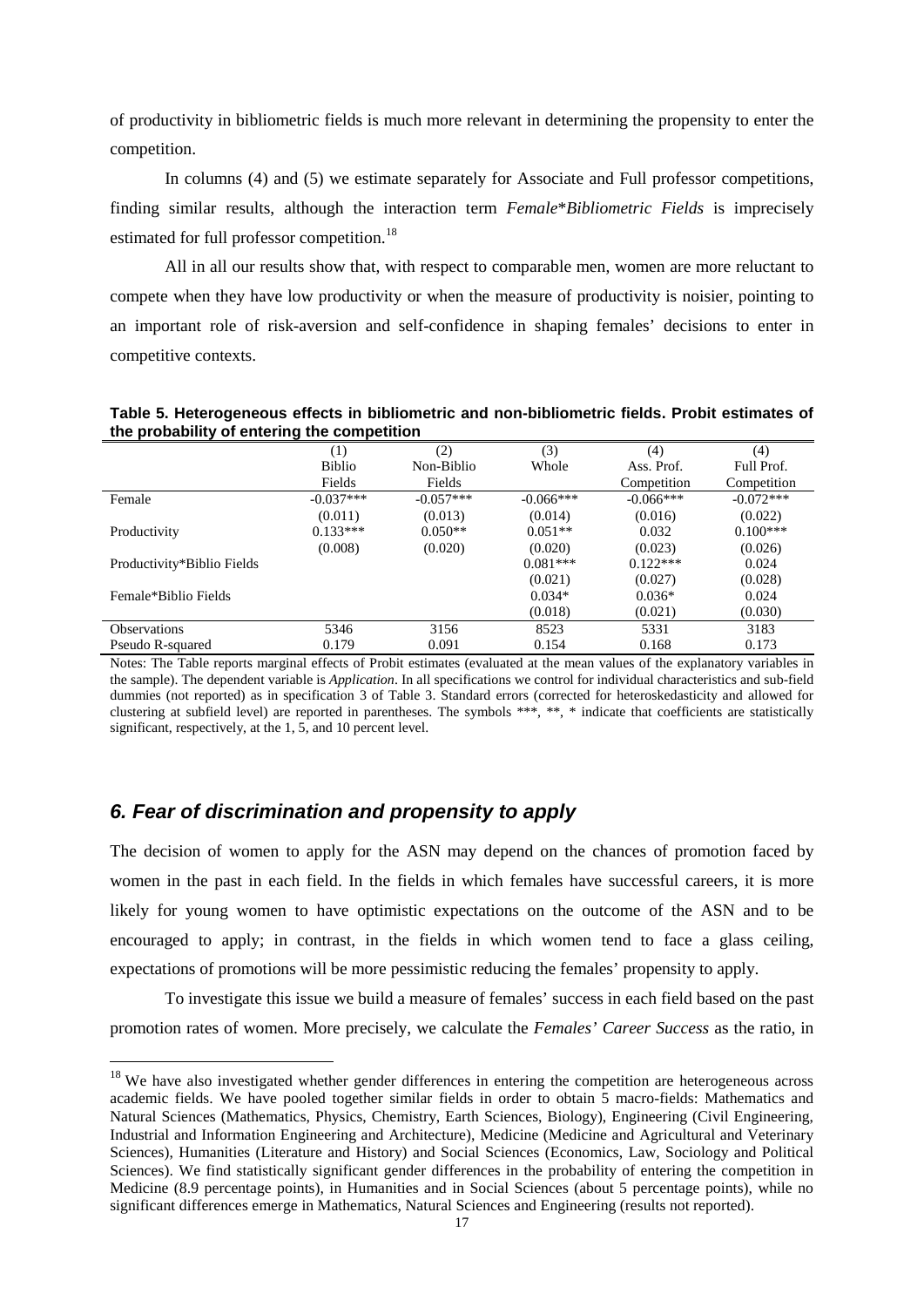each sub-field, between the share of females among full professors in 2012 (at the time of application) and the share of females among assistant professors in 2000 (the oldest available data). In this way, we take into account the proportion of females in academic top positions in each field but scale this measure by the proportion of females at the lowest academic positions (neutralizing the fact that women might not be in top positions because of their reluctance to enter in certain fields).

Our variable *Females' Career Success* has a mean of 0.48, implying that when women represent 50% of assistant professors in a field, they account for the 24% of full professors. *Females' Career Success* has a wide variability both between and within areas.<sup>[19](#page-18-0)</sup> For instance, within the Economics and Statistics area, the ratio between the share of females among full professors and the share of females among assistant professors ranges from, respectively, 0.34 and 0.36 in Econometrics and Economics, to 0.75 in "Demography and social statistics" and to 0.94 in "Economic Statistics".

To analyze whether women's preferences for competition are related to the females' perceived success in the sub-field, we have estimated equation [1] adding among controls an interaction term between *Females' Career Success* and *Female* (we do not include directly *Females' Career Success* since we are controlling for sub-field dummies). As shown in columns (1) and (2) of Table 6, with and without university dummies among controls, the interaction variable is positive and statistically significant: in a sub-field in which women had very low chances of being promoted to full professors, women show a very low probability of competing (-8.4 percentage points), *ceteris paribus*. On the other hand, this gender gap in the propensity to apply shrinks to nearly zero when *Females' Career Success* is equal to one, that is, in fields in which the success of women in promotion has been in line with that of men. Similar results emerge also when we run separate regressions for competitions to full and associate professor positions (although the coefficient on the interaction term is imprecisely estimated, *p*-value=0.12, for the associate professor competition).

These results suggest that in fields in which women are perceived as having difficulties in pursuing their careers, women are probably afraid of being discriminated and their probability of applying for the ASN is significantly lower than their male counterparts.

The idea that the lower propensity of women to compete might be driven by the fact that they expect to be discriminated is also supported by some previous works on the Italian promotion system showing substantial gender discrimination in competitions in which male members were predominant in evaluation committees (De Paola and Scoppa, 2015).

<span id="page-19-0"></span><sup>&</sup>lt;sup>19</sup> The Standard Deviation is 0.19; the 10<sup>th</sup> percentile is 0.26 and 90<sup>th</sup> percentile is 0.75.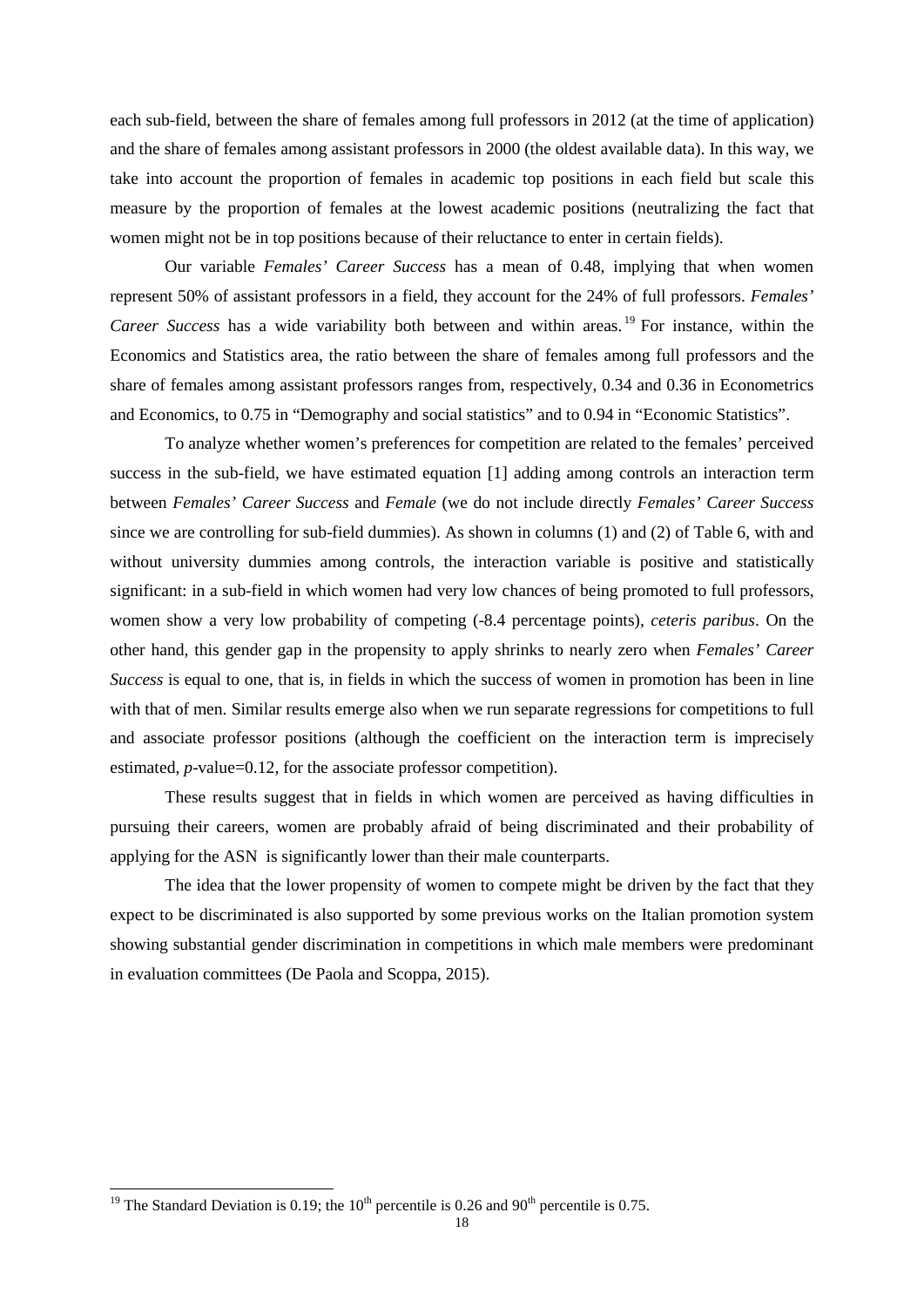|                                 | (1)            | (2)         | (3)         | (4)         |
|---------------------------------|----------------|-------------|-------------|-------------|
|                                 | Whole          | Whole       | Ass. Prof.  | Full Prof.  |
|                                 |                |             | Competition | Competition |
| Female                          | $-0.084***$    | $-0.086***$ | $-0.085***$ | $-0.122***$ |
|                                 | (0.025)        | (0.026)     | (0.029)     | (0.044)     |
| Female* Females' Career Success | $0.082*$       | $0.087*$    | 0.086       | $0.128*$    |
|                                 | (0.047)        | (0.049)     | (0.055)     | (0.078)     |
| Productivity                    | $0.120***$     | $0.121***$  | $0.129***$  | $0.122***$  |
|                                 | (0.008)        | (0.008)     | (0.013)     | (0.011)     |
| Sub-field dummies (184)         | <b>YES</b>     | <b>YES</b>  | <b>YES</b>  | <b>YES</b>  |
| University dummies (93)         | N <sub>O</sub> | <b>YES</b>  | YES         | <b>YES</b>  |
| <b>Observations</b>             | 8523           | 8511        | 5331        | 3183        |
| Pseudo R-squared                | 0.150          | 0.159       | 0.160       | 0.173       |

| Table 6. Fear of being discriminated? Application and Females' Career Success. Probit |  |
|---------------------------------------------------------------------------------------|--|
| estimates of the probability of entering the competition                              |  |

Notes: The Table reports marginal effects of Probit estimates (evaluated at the mean values of the explanatory variables in the sample). The dependent variable is *Application*. In all specifications we control for individual characteristics and sub-field dummies (not reported) as in specification 3 of Table 3. Standard errors (corrected for heteroskedasticity and allowed for clustering at subfield level) are reported in parentheses. The symbols \*\*\*, \*\*, \* indicate that coefficients are statistically significant, respectively, at the 1, 5, and 10 percent level.

The data at hand allow us also to verify if there has been gender discrimination in the effective outcome of the ASN. The probability of obtaining the ASN is a combination of the probability of applying for the competition and the probability of succeeding in getting the Qualification conditional on having applied. Since it is likely that the variables that affect the probability of promotion are the same variables affecting the individual's decision to apply, it is not possible to implement a selection model. Then, we estimate a Probit model of the probability of success in the competition on the sample of individuals who have applied for (4,369 observations) (see also Bagues, Sylos-Labini and Zinovyeva, 2014). As shown in Table 7, reporting the marginal effects of the Probit estimates, we do not find any difference in the probability of success between males and females (see columns (1) and (2) with and without university dummies among controls).<sup>[20](#page-19-0)</sup> Similarly, in columns (4) and (5), where we run separate regressions for competitions to position of associate and full professor, we find no gender differences neither for positions to associate professor nor for those to full professor.<sup>[21](#page-20-0)</sup>

The absence of gender discrimination in the ASN outcomes (in contrast to previous findings showing significant gender discrimination) could be explained by the fact that in the context of ASN awarding the qualification has the characteristics of a non-rival goods, since there was no limit to the number of qualification to award in each field.

**.** 

 $20$  Very similar results are obtained when we use the indicators provided by ASN to measure productivity.

<span id="page-20-0"></span><sup>&</sup>lt;sup>21</sup> As expected, research productivity has a strong impact on the likelihood of succeeding in the competition. An increase of one standard deviation in *Productivity* (SD=2.1) leads to an increase in the probability of success of about 23 percentage points. We also show that *Connections* play a very relevant role: the probability of success increases of about 8.4 percentage points when a colleague of the department is in the evaluation committee. Using the interaction terms, we do not find differences in the impact of connections between males and females (results not reported).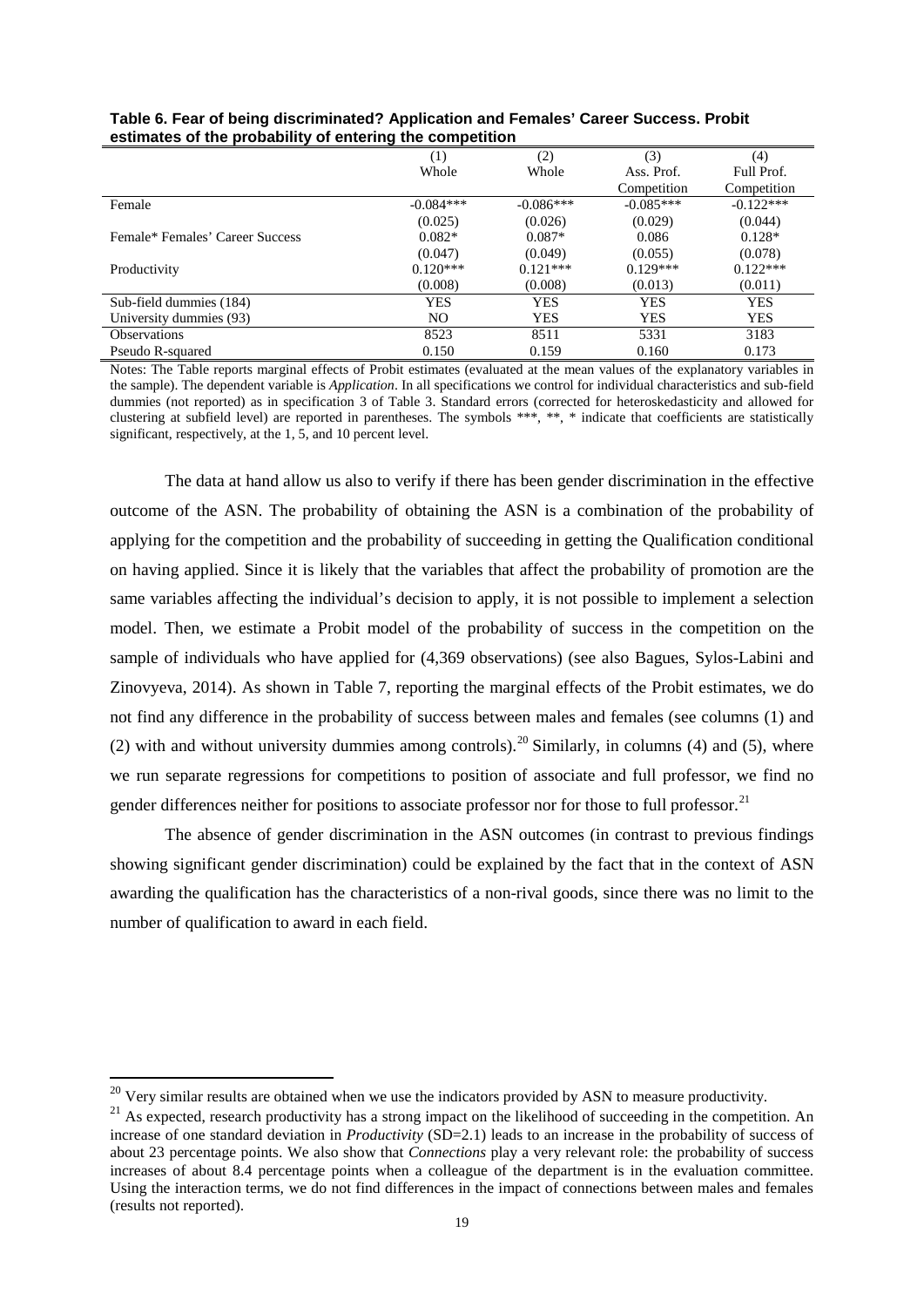|                              | (1)        | (2)         | (3)         | (4)         | (5)         |
|------------------------------|------------|-------------|-------------|-------------|-------------|
|                              | Whole      | Whole       | Whole       | Ass. Prof.  | Full Prof.  |
|                              |            |             |             | Competition | Competition |
| Female                       | $-0.002$   | 0.002       | 0.001       | $-0.023$    | 0.049       |
|                              | (0.019)    | (0.019)     | (0.019)     | (0.026)     | (0.039)     |
| Productivity                 | $0.113***$ | $0.109***$  | $0.111***$  | $0.125***$  | $0.138***$  |
|                              | (0.009)    | (0.008)     | (0.008)     | (0.014)     | (0.014)     |
| Associate Prof. Comp.        | $0.143***$ | 0.022       | 0.026       |             |             |
|                              | (0.022)    | (0.026)     | (0.026)     |             |             |
| No tenure                    |            | $-0.093***$ | $-0.096***$ | $-0.009$    | $-0.052$    |
|                              |            | (0.031)     | (0.033)     | (0.054)     | (0.058)     |
| <b>Potential Connections</b> |            | $0.072***$  | $0.084***$  | $0.107***$  | 0.049       |
|                              |            | (0.018)     | (0.020)     | (0.027)     | (0.043)     |
| <b>Effective Connections</b> |            | $0.071***$  | $0.080***$  | $0.100***$  | 0.063       |
|                              |            | (0.021)     | (0.020)     | (0.030)     | (0.045)     |
| Experience                   |            | $-0.013*$   | $-0.015**$  | $0.025*$    | $-0.002$    |
|                              |            | (0.007)     | (0.007)     | (0.014)     | (0.019)     |
| <b>Experience Squared</b>    |            | $-0.000$    | $-0.000$    | $-0.003***$ | $-0.001$    |
|                              |            | (0.000)     | (0.000)     | (0.001)     | (0.001)     |
| <b>Observations</b>          | 4369       | 4369        | 4348        | 2651        | 1474        |
| Pseudo R-squared             | 0.173      | 0.201       | 0.212       | 0.236       | 0.278       |

**Table 7. The Probability of Success in the Competition among Applicants. Probit Estimates**

Notes: The Table reports marginal effects of Probit estimates (evaluated at the mean values of the explanatory variables in the sample). The dependent variable is *Success*. In all specifications we control for sub-field dummies (not reported). Standard errors (corrected for heteroskedasticity and allowed for clustering at subfield level) are reported in parentheses. The symbols \*\*\*, \*\*, \* indicate that coefficients are statistically significant, respectively, at the 1, 5, and 10 percent level.

#### *7. Concluding remarks*

Recent developments in economics have shown that the observed gender gaps in labor market outcomes could be due, at least in part, to different attitudes towards competition, with women shying away from competitive settings or performing worse than men when in competition. However, most of the existing evidence comes from laboratory experiments (typically employing college students as participants and using small stakes), and it is unclear if individuals' behavior in real settings is similar to the behavior observed in a laboratory.

In this paper we have contributed to fill this gap by providing evidence on female attitudes towards competition in an actual labor market. We have exploited a natural experiment based on the Italian promotion system for associate and full professor positions. Considering a sample of about 8,500 assistant and associate professors working in Italian Universities, we have investigated the existence of gender gaps in the probability of taking part in the competition. After controlling for productivity and a number of individual and field characteristics, we find that females, with respect to their male counterparts, have a lower probability of competing of about 4 percentage points, which amounts to a difference of about 8 percent.

Given the features of the Italian promotion system, we are able to exclude that this difference is due to individual expectations of different performance in competition or to different gender propensity to move to a new department in case of success. The absence of these factors might explain why the gender differences in propensity to compete we find are much smaller compared to those found by Bosquet et al. (2014) when considering the French academic promotions.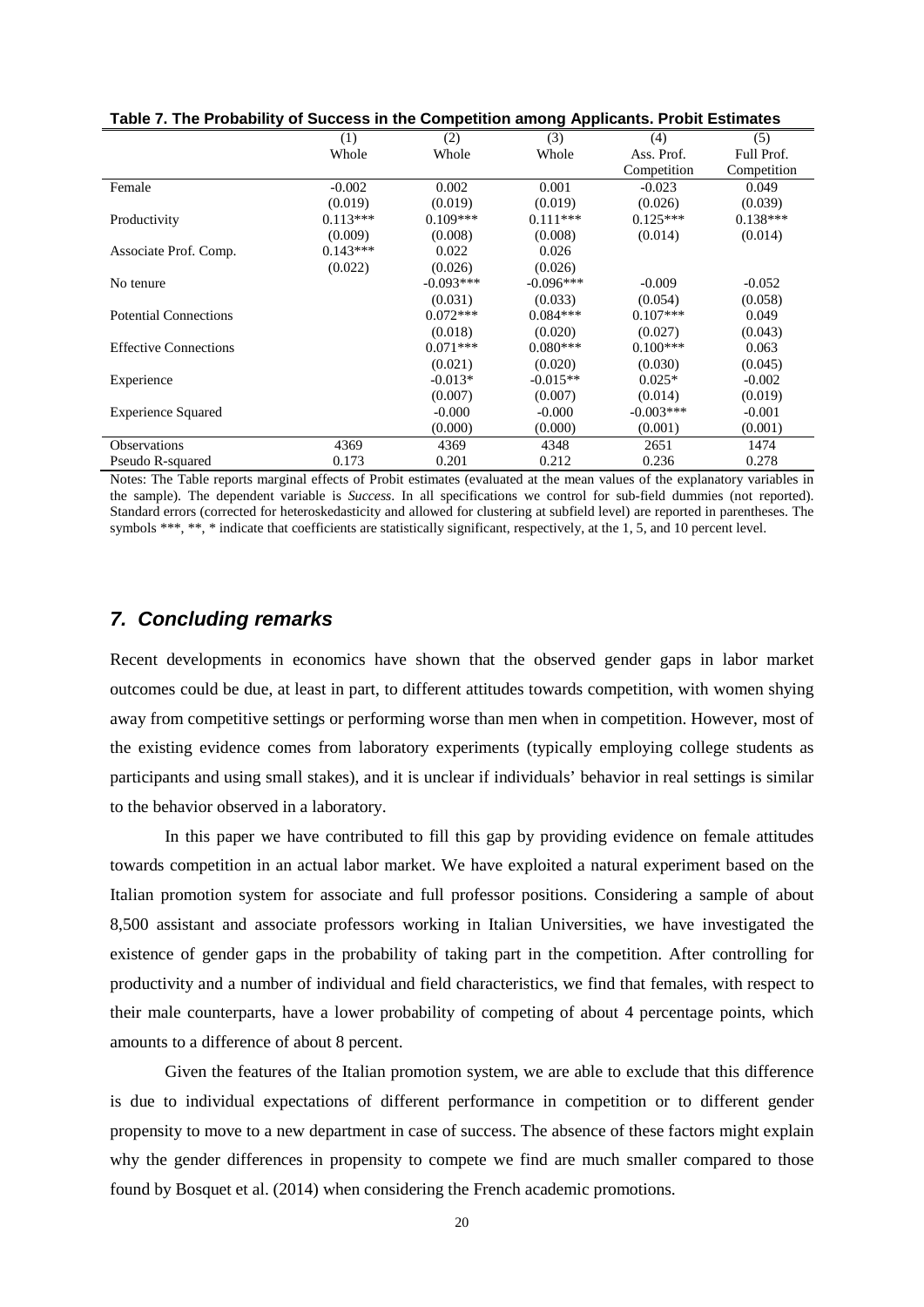We have considered gender differences in risk aversion and self-confidence as potential drivers of the difference in competitiveness. Since these attitudes are likely to be particularly relevant for low ability individuals, we have investigated differences in the probability of entering competition in relation to individual abilities. We find that the tendency to shy away from competition is peculiar to women in the lower tail of the distribution of scientific productivity, while women in the upper tail behave similar to men. Interestingly, we also find that women are more reluctant to enter competition when the requirements for being promoted are less clear. In fact, our evidence shows that gender differences in the probability of competing are modest in bibliometric fields – in which scientific productivity is more easily measurable – while they become quite relevant in non-bibliometric fields.

We have also investigated women's willingness to enter competition in relation to women's past success in promotions. We find that in fields in which females are perceived as having difficulties in pursuing their careers, women are discouraged to apply for the ASN: the gender gaps in competitiveness could be explained almost entirely by the fact that women are reluctant to apply because of their expectation of being discriminated against.

All in all, we have found significant but small gender differences in competitive attitudes. However, these differences seem to be relevant only for subjects characterized by low levels of productivity and where ability measures are noisier. Furthermore, our results suggest that the reluctance of women to apply for promotion is related to females' career success in the field.

#### *References*

- Altonji, J. and Blank, R., (1999), "Race and Gender in the Labor Market" in O. Ashenfelter and D. Card (eds.), *Handbook of Labor Economics*, 3C, 3143-3259, Amsterdam: North-Holland.
- Azmat, G., Petrongolo, B, (2014), "Gender and the Labor Market: What Have We Learned from Field and Lab Experiments?", IZA DP No. 8135, April 2014.
- Bagues, M., Sylos-Labini, M., and Zinovyeva, N. (2014), "Do Gender Quotas Pass the Test? Evidence from Academic Evaluations in Italy", Scuola Superiore Sant'Anna, LEM Working Paper Series, 14.
- Bertrand M, Hallock K. (2001), "The Gender Gap in Top Corporate Jobs", *Industrial and Labor Relation Review*, 55, 3-21.
- Bertrand, M., (2011), "New Perspectives on Gender", *Handbook of Labor Economics*, 4b, Amsterdam: North-Holland.
- Blau, F., and Kahn, M. (2003), "Understanding International Differences in the Gender Pay Gap", *Journal of Labor Economics*, 21, 106-144.
- Bosquet, C., Combes, P., Garcia-Peñalosa, C. (2014), "Gender and Competition: Evidence from Academic Promotions in France", CESifo Working Paper, No. 4507.
- Buser, T., Niederle, M., and Oosterbeek, H. (2014), "Gender, Competitiveness and Career Choices", *Quarterly Journal of Economics*, 129(3), 1409-1447.
- Cotton, C., McIntyre, F. and Price, J. (2013), "Gender Differences in Repeated Competition Evidence from School Math Contests", *Journal of Economic Behavior and Organization*, 86.
- Croson, R., and U. Gneezy, (2009), "Gender Differences in Preferences." *Journal of Economic Literature*, 47 (2), 448-74.
- De Paola, M., and Scoppa, V., (2015), "Gender Discrimination and Evaluators' Gender: Evidence from the Italian Academia", *Economica*, 82 (325), 162-188.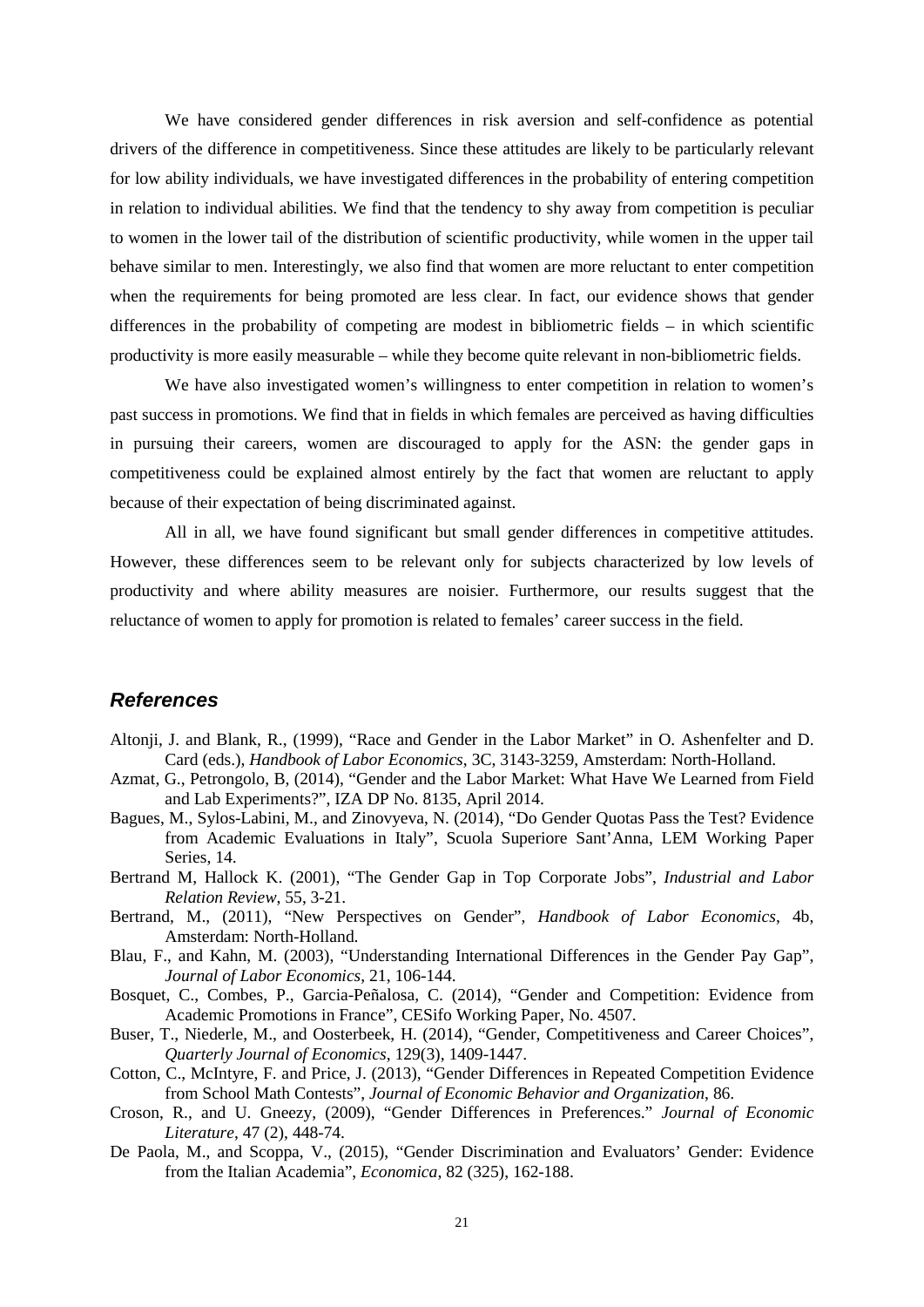- De Paola, M., Gioia F. and Scoppa, V. (2014), "Are Females Scared of Competing with Males? Results from a Field Experiment." IZA Discussion Paper No. 8021.
- Delfgaauw, J. Dur, R., Sol, J. and Verbeke, W., (2013), "Tournament Incentives in the Field: Gender Differences in the Workplace", *Journal of Labor Economics*, 31(2), 305-326.
- Flory, J., Leibbrandt, A. and List, J., (2015), "Do Competitive Work Places Deter Female Workers? A Large-Scale Natural Field Experiment on Gender Differences in Job-Entry Decisions", *Review of Economic Studies*, 82, 122–155.
- Gneezy, U., Niederle, M. and Rustichini, A., (2003), "Performance in competitive environments: gender differences", *Quarterly Journal of Economics*, 118, 1049-1074.
- Gneezy, U. and Rustichini, A., (2004), "Gender and competition at a young age", *American Economic Review*, 94 (2), 377-381.
- Jurajda S, Munich D. (2011), "Gender Gap in Performance under Competitive Pressure: Admission to Czech Universities", *American Economic Review: Papers & Proceedings* 2011, 101(3), 514- 518.
- Lavy, V. (2012). "Gender Differences in Market Competitiveness in a Real Workplace: Evidence from Performance‐based Pay Tournaments among Teachers", *Economic Journal,* 123(569), 540- 573.
- Niederle, M. and Vesterlund, L. (2007), "Do Women Shy Away from Competition? Do men Compete Too Much?" *Quarterly Journal of Economics*, 122 (3), 1067-1101.
- Niederle, M. and Vesterlund, L. (2011), "Gender and Competition", *Annual Review of Economics*, 3, 601-630.
- Ors, E., Palomino and F. Peyrache, E., (2013), "Performance Gender Gap: Does Competition Matter?", *Journal of Labor Economics*, 31(3), 443-499.
- Price, C. (2010), "Do Women Shy Away From Competition? Do Men Compete Too Much? A (Failed) Replication", Working Paper University of Southern Indiana.
- Sandberg, S. (2013), Lean In: Women, Work, and the Will to Lead: BookpointLLC.
- Sutter, M., Glätzle-Rützler, D. (2015), "Gender differences in the willingness to compete emerge early in life and persist", *Management Science*, forthcoming.